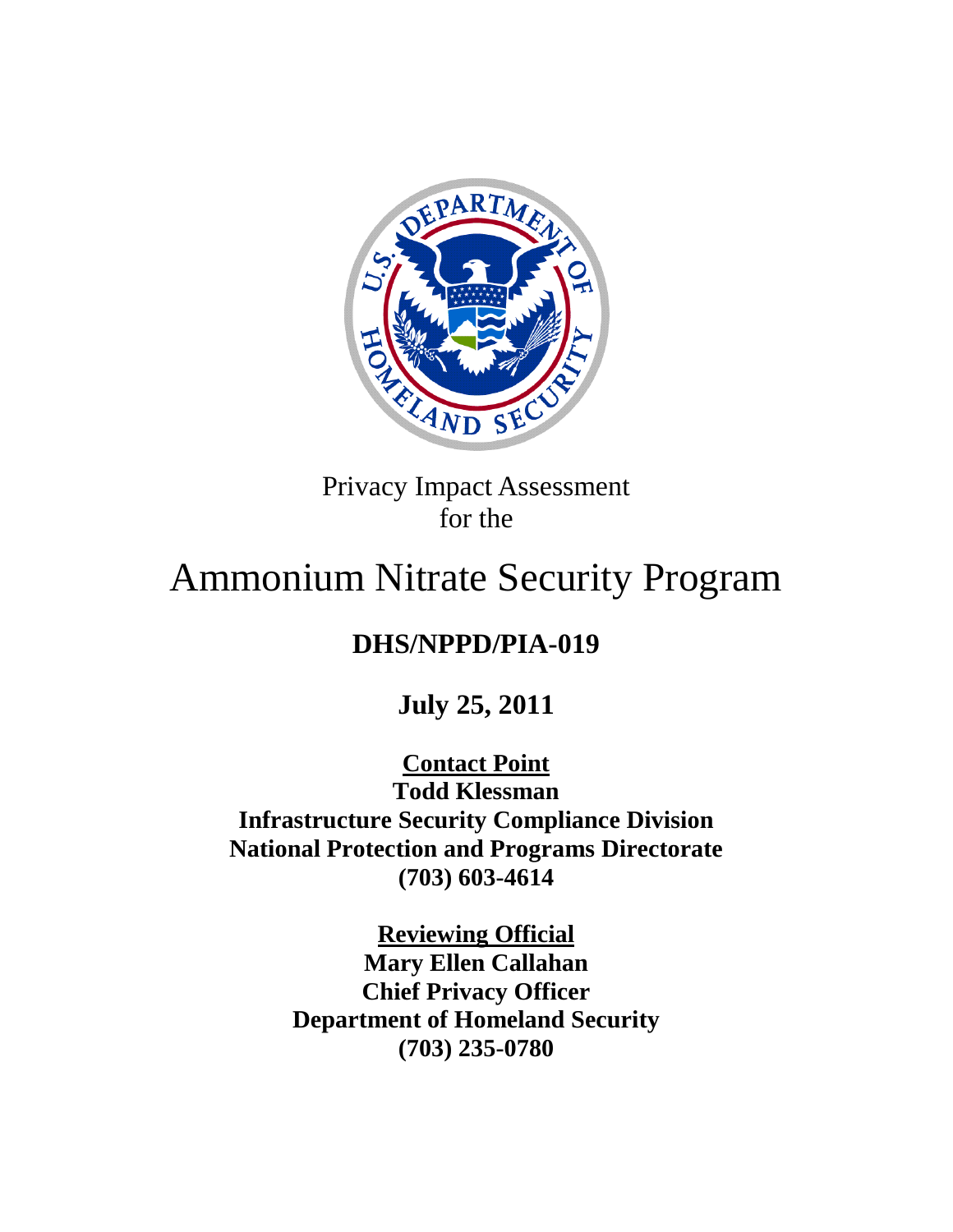

# **Abstract**

The Department of Homeland Security (DHS or the Department), National Protection and Programs Directorate (NPPD), is publishing this Privacy Impact Assessment (PIA) to provide a comprehensive analysis of the proposed Ammonium Nitrate Security Program. The proposed Ammonium Nitrate Security Program seeks to prevent the misappropriation or use of ammonium nitrate in an act of terrorism by regulating the sale and transfer of ammonium nitrate by ammonium nitrate facilities (AN Facilities). This PIA provides transparency into how the proposed Ammonium Nitrate Security Program will support the homeland security and infrastructure protection missions of DHS/NPPD through the collection of personally identifiable information (PII), and describes reasonable mitigation solutions proposed to be implemented to address privacy and security risks. This PIA will be updated with any changes to the program concurrently with the rulemaking process.

This PIA is made available concurrently with the Department's publication in the Federal Register of a Notice of Proposed Rulemaking for the Ammonium Nitrate Security Program, see 76 FR 46908 (August 3, 2011) at [http://federalregister.gov/a/2011-19313.](http://federalregister.gov/a/2011-19313)

# **Overview**

Section 563 of the Homeland Security Appropriations Act of 2008 provides DHS/NPPD with authority to regulate the purchase and sale of ammonium nitrate to prevent the misappropriation or use of ammonium nitrate in an act of terrorism. Section 563 specifically amends the Homeland Security Act of 2002 (6 U.S.C. § 361 *et. seq*.) by adding in a new Subtitle J – Secure Handling of Ammonium Nitrate (Subtitle J).

Subtitle J prohibits the sale of ammonium nitrate to any individual who does not possess a registration number (AN Registered User Number) issued by DHS, and requires the following:

- Certain ammonium nitrate sellers (AN Sellers) and ammonium nitrate purchasers (AN Purchasers) to apply for AN Registered User Numbers from DHS/NPPD in order to sell, transfer, and/or purchase ammonium nitrate.
- AN Sellers to verify each AN Purchaser's identity and registration to purchase ammonium nitrate pursuant to procedures established by DHS/NPPD.
- AN Facilities and certain AN Sellers to maintain records pertaining to sales and transfers of ammonium nitrate, and authorizes DHS to inspect and audit those records.
- AN Facilities and certain AN Sellers to report theft or loss of ammonium nitrate to the federal government.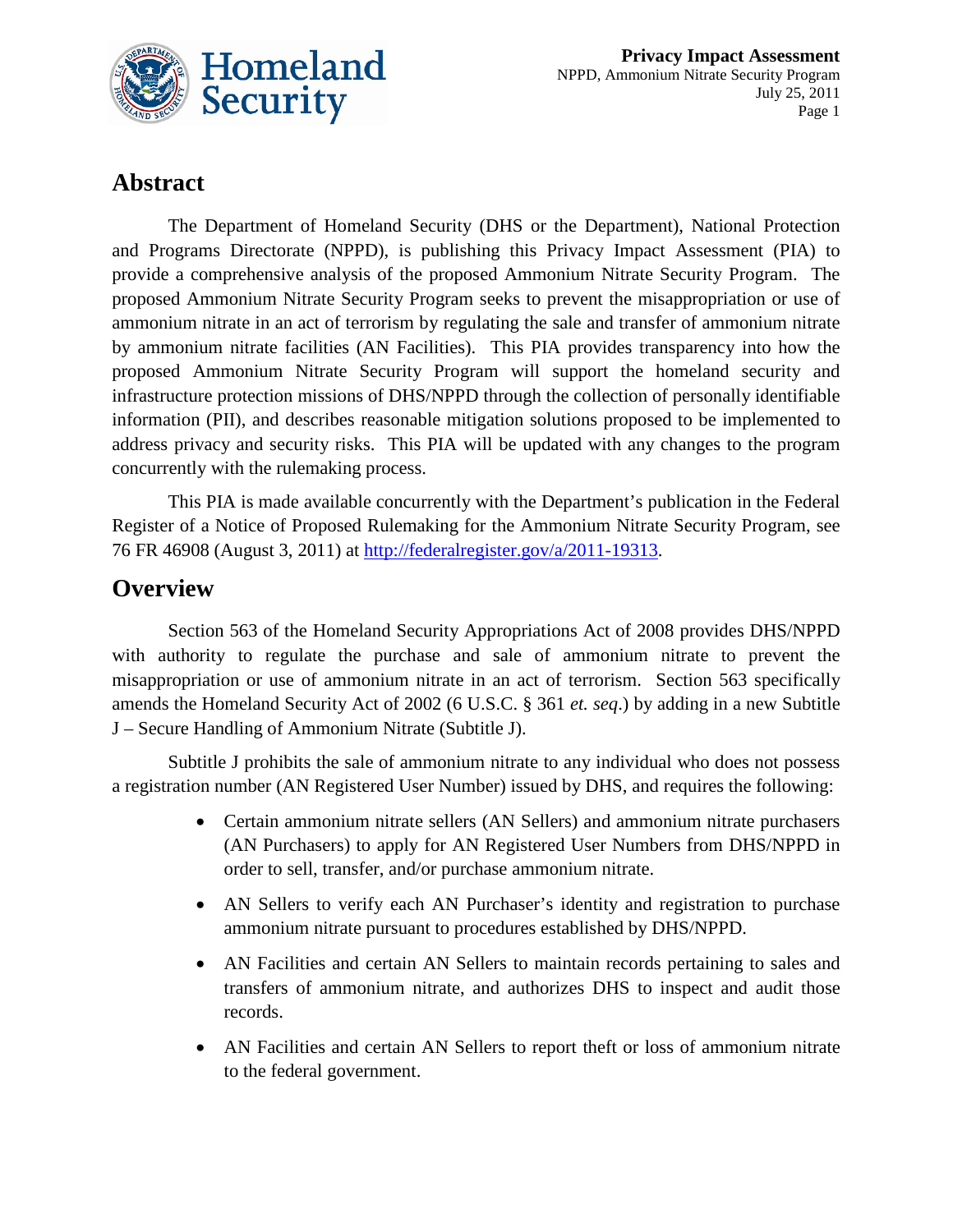

In order to support this program, DHS/NPPD will establish an AN Helpdesk to 1) provide a DHS/NPPD point of contact for individuals seeking support related to the Ammonium Nitrate Security Program, and 2) answer general questions about the Ammonium Nitrate Security Program. The AN Helpdesk will collect information necessary to adequately respond to each caller's request (e.g., phone numbers/e-mail addresses used to respond to callers' requests for information or to call back in the event a call is disrupted). DHS/NPPD intends to use the same phone number for the AN Helpdesk, the Purchaser Verification Call Center, and the Ammonium Nitrate Security Program Tip-line (both described below). When contacting that number, callers will be prompted to select which of the three they would like to access.

Below is a description of five major aspects of the program, based on the Notice of Proposed Rulemaking being published in the Federal Register concomitant with this PIA.

- I. Registration of AN Sellers and AN Purchasers;
- II. Point of Sale Verification Requirements;
- III. Recordkeeping and Inspection/Audit Requirements;
- IV. Reporting Requirements; and
- V. Adjudication or Appeal of an Order Assessing Civil Penalty.

#### **I. Registration of AN Sellers and AN Purchasers**

Individuals wishing to purchase or sell ammonium nitrate would be required, under the Department's proposed program, to apply for AN Registered User Numbers, either as AN Purchasers or AN Sellers. Individuals would apply for AN Registered User Numbers through a web-based portal (the AN User Registration Portal). Individuals that apply for AN Registered User Numbers would be vetted against the Terrorist Screening Database (TSDB) prior to issuance of AN Registered User Numbers to those individuals. For more information on the TSDB, see DOJ/FBI – 019 Terrorist Screening Records System, 72 FR 47073 (August 22, 2007). Based upon the results of the vetting, and based on completeness and accuracy of the application information submitted through the AN User Registration Portal, DHS/NPPD would approve or deny each application. DHS/NPPD expects to complete processing of each application, and expects to respond to each applicant, within 72 hours of application submission.

#### A. Information Collected in Support of Providing an AN Registered User Number

Each applicant must submit the following information:

- Full name;
- Home or work address(es);
- Personal or work e-mail address(es);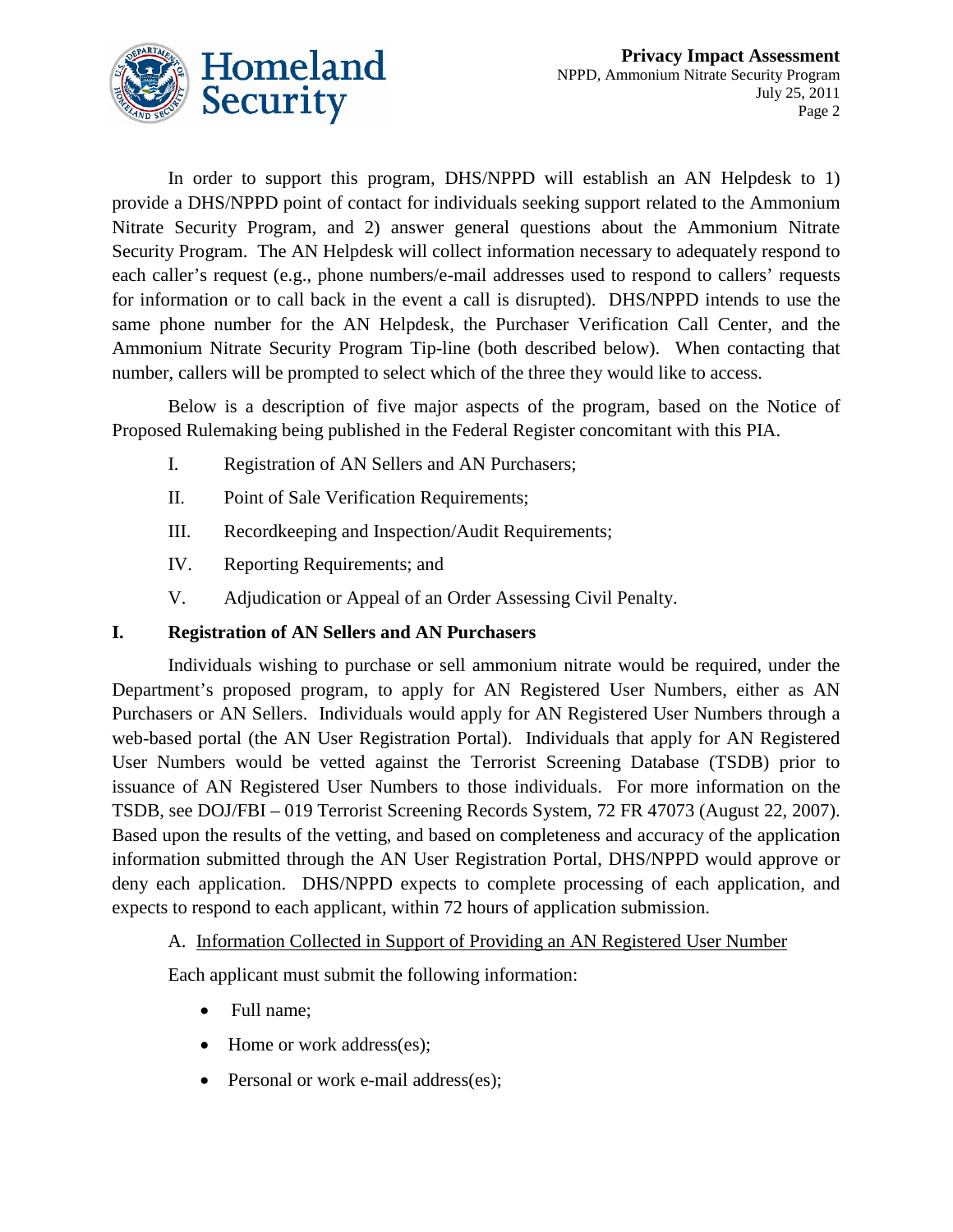

- Personal or work telephone number(s);
- Photo identification information (e.g., type of photo identification document, issuing entity, unique document number) to support the identity verification process.
- Whether the individual is applying as AN Seller or AN Purchaser or both;
- Affiliation with any AN Facilities (if applicant registers as an AN Seller); and
- Each applicant who is a U.S. Citizen or Lawful Permanent Resident (LPR) must also submit the following information:
	- o Aliases (if applicable);
	- o Date of birth;
	- o Place of birth;
	- o Gender;
	- o Citizenship; and
	- o DHS Redress Number (if applicable).
- In addition to all of the above, each applicant who is a non-U.S. person must also submit the following information:
	- o Passport information, to include country of issuance, date of expiration,
		- and passport number; and
	- o Alien registration number, if available, and/or visa number.

Upon receipt of an application for an AN Registered User Number, DHS/NPPD will electronically submit the information necessary for TSDB vetting to the DHS Transportation Security Administration (TSA). TSA's Office of Transportation Threat Assessment and Credentialing (TTAC), which conducts vetting of information against the TSDB for several DHS programs, will conduct TSDB vetting as part of the Ammonium Nitrate Security Program.

TTAC will compare the information pertaining to applicants to information listed in the TSDB. TTAC will determine whether each individual's information: 1) does not match a TSDB record; or 2) is a potential match to a TSDB record. Each potential match to the TSDB will then be manually vetted to determine whether a match has occurred.

TTAC will forward results of all positive matches to the Federal Bureau of Investigation's Terrorist Screening Center (TSC), which will make final match determinations and coordinate any necessary law enforcement response. TTAC will also notify DHS/NPPD of any positive match.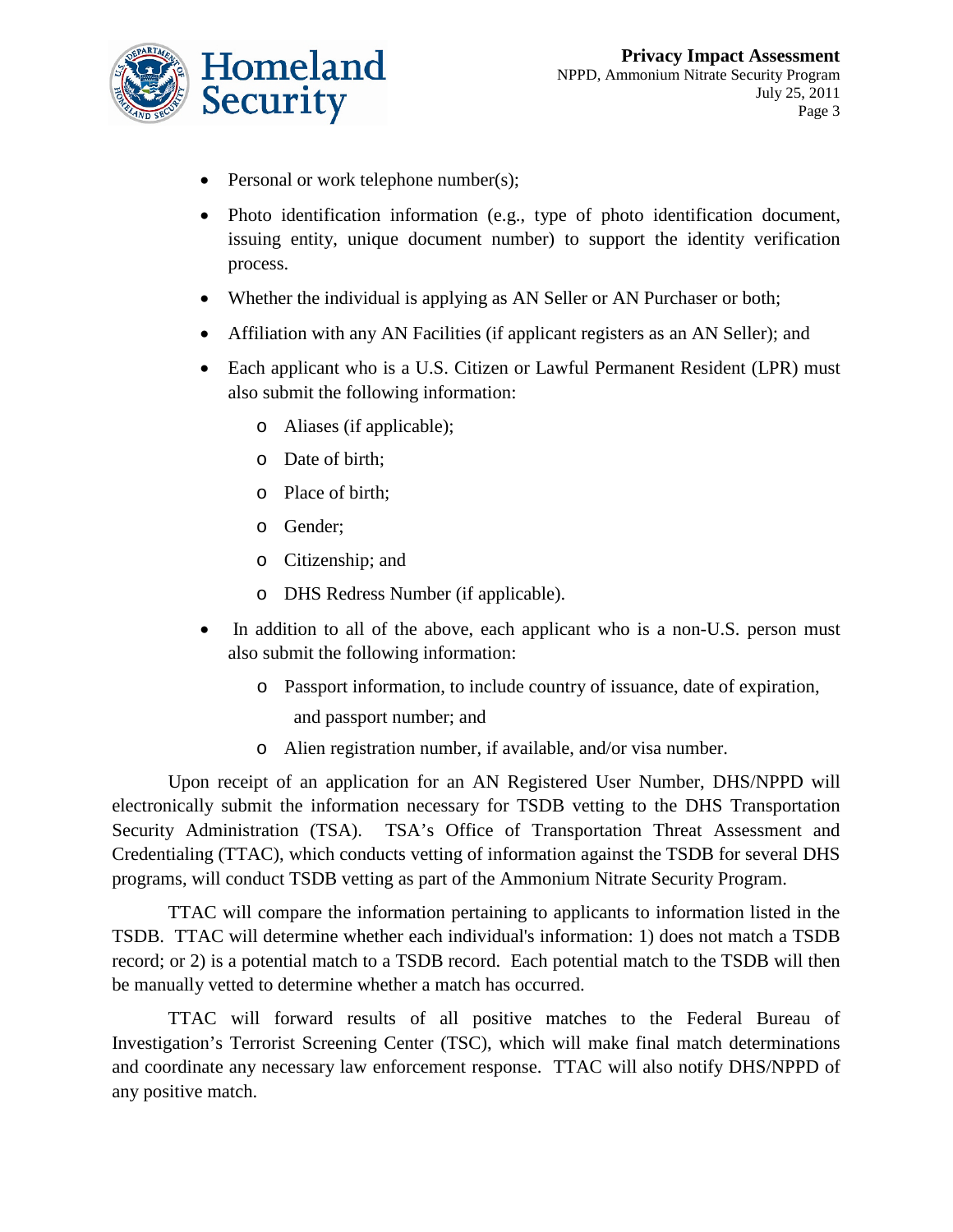

As part of this process, TTAC or the TSC may request that DHS/NPPD obtain additional information about individual applicants in order to clarify data errors or to resolve potential matches (e.g., in situations where an applicant has a common name). Such requests will not imply, and should not be construed to indicate, that the applicant has been confirmed as a match to an identity listed in the TSDB.

Based upon the completeness and accuracy of a registration application, and based on review of TSDB vetting results and national security interests (if applicable), the Department will issue or deny an AN Registered User Number to the applicant.

#### B. Comparability with Other DHS Vetting Programs

In lieu of conducting new TSDB vetting of an applicant, DHS/NPPD may collect information to verify that the applicant is currently enrolled in a DHS program that also requires a TSDB check equivalent to the TSDB vetting performed as part of the Ammonium Nitrate Security Program. Those DHS programs could include:

1) The Transportation Worker Identification Credential program (TWIC);

2) The Hazardous Material Endorsement program  $(HME);$ <sup>[1](#page-4-0)</sup>

3) The Trusted Traveler programs,<sup>[2](#page-4-1)</sup> including:

- a) The NEXUS program;
- b) The Free and Secure Trade program (FAST); and

c) The Secure Electronic Network for Travelers Rapid Inspection program (SENTRI).

To verify an affected individual's enrollment, DHS/NPPD may collect the following PII on the affected individual:

- Full Name;
- Date of Birth;
- Place of Birth (optional);
- Gender;
- Citizenship; and

<span id="page-4-0"></span> $1$  The TWIC and HME Programs are covered under the Transportation Security Threat Assessment System System of Records Notice. See DHS/TSA-002-Transportation Security Threat Assessment System, 75 FR 28046 (May 19, 2010).

<span id="page-4-1"></span><sup>&</sup>lt;sup>2</sup> The Trusted Traveler programs are covered under the Global Enrollment System System of Records Notice. <u>See</u> DHS/CBP-002 – Global Enrollment System (GES), 71 FR 20708 (April 21, 2006).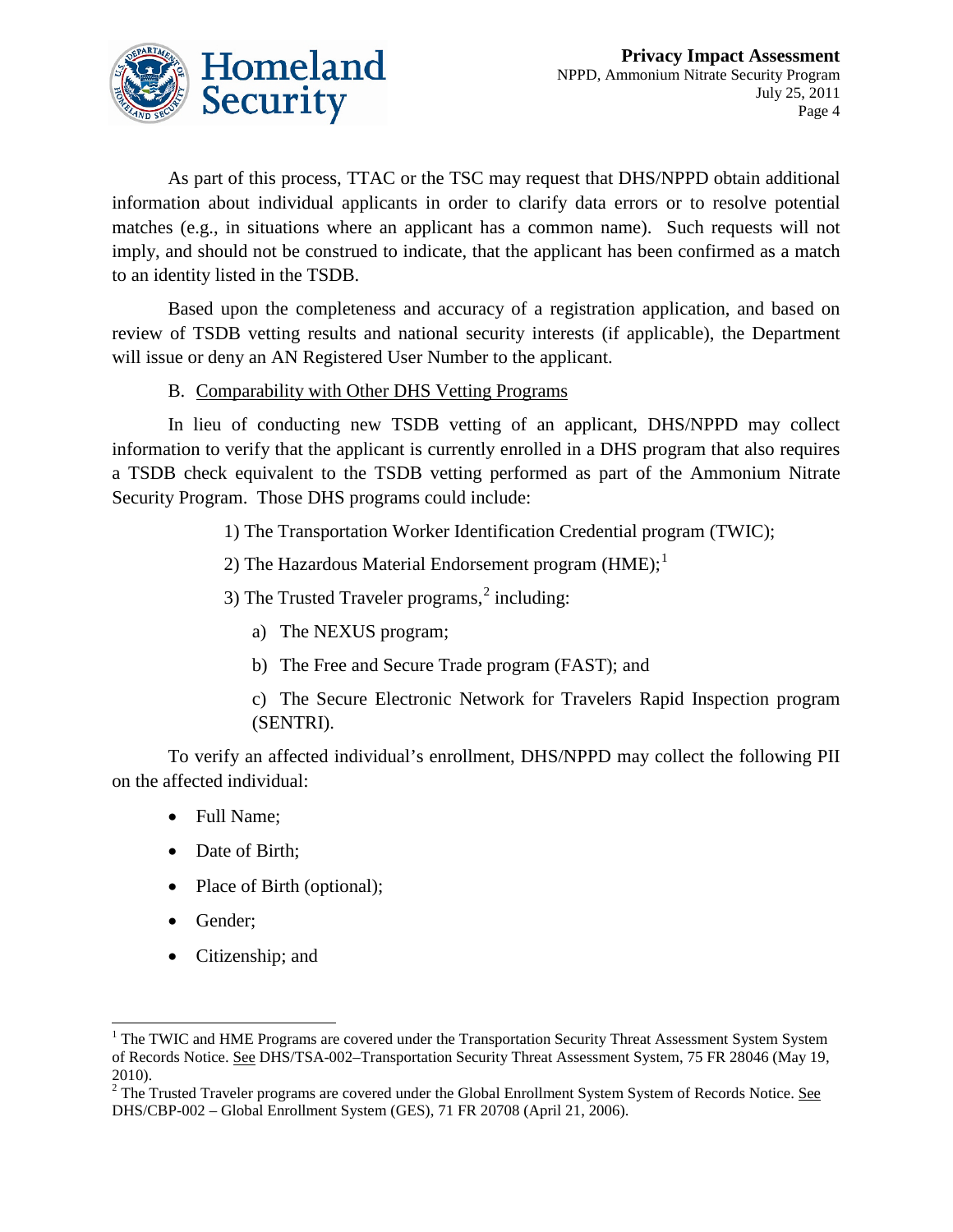

• Program-specific information or credential information, such as unique number, or issuing entity (e.g., State for Commercial Driver's License with an HME).

The table below outlines the information that would be required, and the information that would be optional, to verify enrollment in other DHS programs. This information would be used to verify enrollment in lieu of using the information listed above, which is required for individuals who are not presently enrolled in one these programs, in order to conduct new TSDB vetting.

|                                                          | <b>TWIC</b>                                                                  | <b>HME</b>                                                                                                                                  | <b>NEXUS</b>                                                       | <b>SENTRI</b>                                                    | <b>FAST</b>                                                        |
|----------------------------------------------------------|------------------------------------------------------------------------------|---------------------------------------------------------------------------------------------------------------------------------------------|--------------------------------------------------------------------|------------------------------------------------------------------|--------------------------------------------------------------------|
| <b>Name</b>                                              | Required                                                                     | Required                                                                                                                                    | Required                                                           | Required                                                         | Required                                                           |
| Date of<br><b>Birth</b>                                  | Required                                                                     | Required                                                                                                                                    | Required                                                           | Required                                                         | Required                                                           |
| <b>Place of</b><br><b>Birth</b>                          | Optional                                                                     | Optional                                                                                                                                    | Optional                                                           | Optional                                                         | Optional                                                           |
| <b>Gender</b>                                            | Required                                                                     | Required                                                                                                                                    | Required                                                           | Required                                                         | Required                                                           |
| <b>Citizenship</b>                                       | Required                                                                     | Required                                                                                                                                    | Required                                                           | Required                                                         | Required                                                           |
| <b>Unique</b><br><b>Credential</b><br><b>Information</b> | - TWIC<br>Serial<br>Number:<br>Required<br>- Expiration<br>Date:<br>Required | - Commercial<br>Drivers License<br>(CDL) Issuing<br>$State(s)$ :<br>Required<br>- CDL Number:<br>Required<br>- Expiration<br>Date: Required | - PASS<br>Number:<br>Required<br>- Expiration<br>Date:<br>Required | - PASS<br>Number:<br>Required<br>Expiration<br>Date:<br>Required | - PASS<br>Number:<br>Required<br>- Expiration<br>Date:<br>Required |

TABLE 1: Data Used To Verify Enrollment In Other DHS Programs In Lieu Of Performing New TSDB Vetting As Part Of Ammonium Nitrate Security Program Registration.

Leveraging a previous equivalent TSDB background check will limit the number of instances in which different DHS programs are required to vet the same affected individual against the TSDB.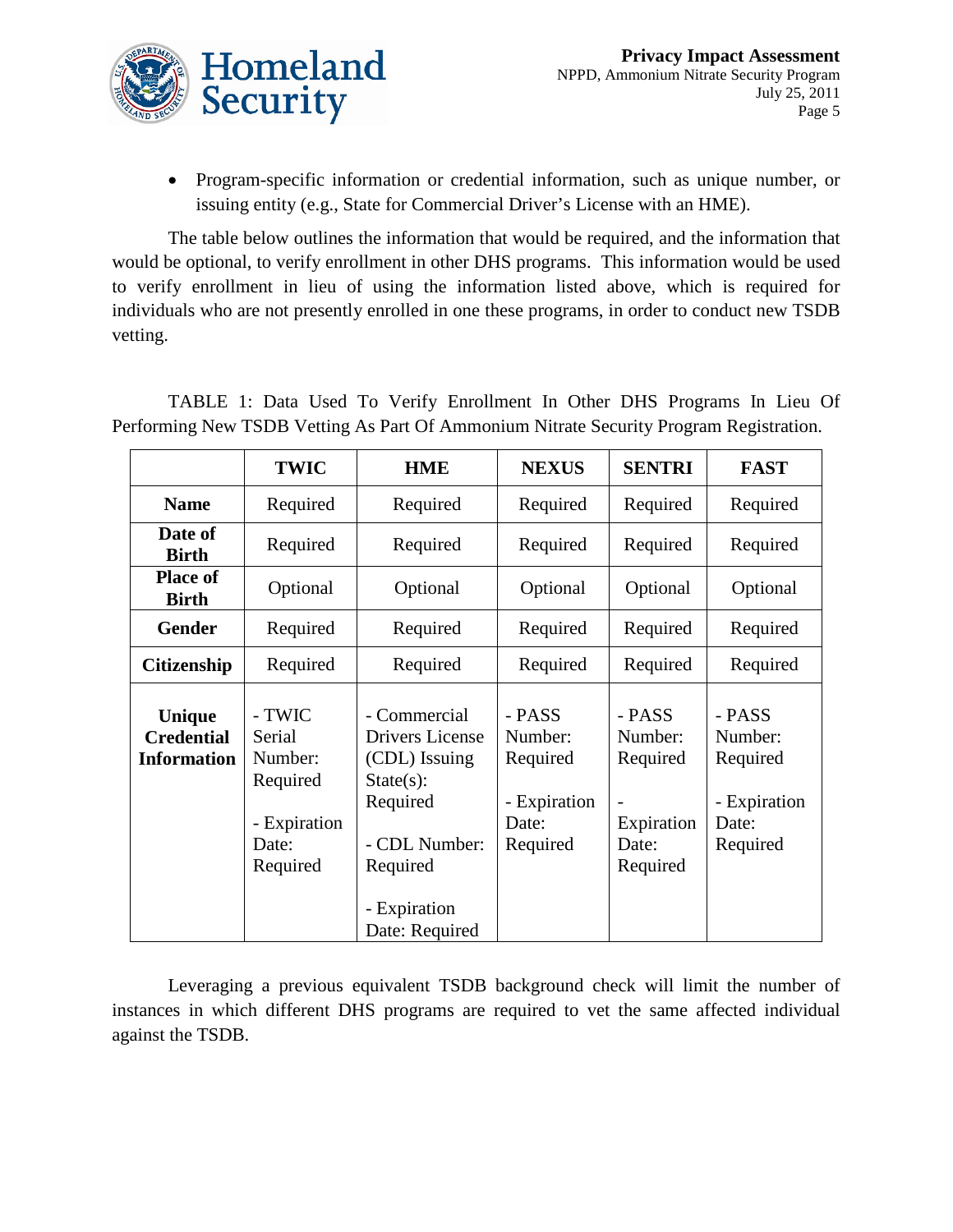

Applicants whose enrollments cannot be verified will be provided the opportunity to update their information or provide information necessary to compare their information against the TSDB.

#### C. Designation of Agents by AN Purchasers

The Ammonium Nitrate Security Program allows each AN Purchaser to designate individuals as his/her agents. Any person who obtains possession of ammonium nitrate on behalf of an AN Purchaser is an agent (AN Agent). AN Purchasers may choose to provide the names of designated agents to DHS/NPPD while applying for AN Registered User Numbers. After registration, an AN Purchaser may subsequently add the names of newly designated agents to the list provided to DHS/NPPD, or may remove the names of former agents from the list provided to DHS/NPPD, through a web-based portal. DHS will not vet agents' information against the TSDB. [3](#page-6-0)

#### D. Appeals for Denial or Revocation of AN Registered User Numbers

If DHS/NPPD denies an individual's application for an AN Registered User Number or revokes an individual's AN Registered User Number, DHS/NPPD will provide the individual an opportunity to appeal. DHS/NPPD will provide notification of the denial or revocation to the individual in writing, along with instructions on the process for appealing DHS's decision. When an individual appeals denial or revocation, DHS/NPPD will collect PII necessary to process the appeal.

#### E. Redress

Applicants for AN Registered User Numbers, and individuals who have been issued AN Registered User Numbers, will be able to update and/or correct inaccurate or erroneous information they have submitted to DHS/NPPD by accessing a web-based portal.

Individuals that believe that they have been negatively impacted by the Ammonium Nitrate Security Program may seek redress from the Department. The Department may collect information necessary to process each request for redress. Please see Section 7 of this PIA for additional information on this process.

#### **II.** Point of Sale Verification Requirements

Prior to each sale or transfer of ammonium nitrate, DHS/NPPD must A) verify that the AN Seller has a valid AN Registered User Number, and B) verify that the AN Purchaser has a valid AN Registered User Number.

<span id="page-6-0"></span><sup>&</sup>lt;sup>3</sup> Subtitle J limits Ammonium Nitrate Security Program registration and vetting requirements to AN Purchasers and AN Sellers, and does not extend registration and vetting requirements to the agents of AN Purchasers. See 6 U.S.C. § 488a(d) and 6 U.S.C. § 488a(e).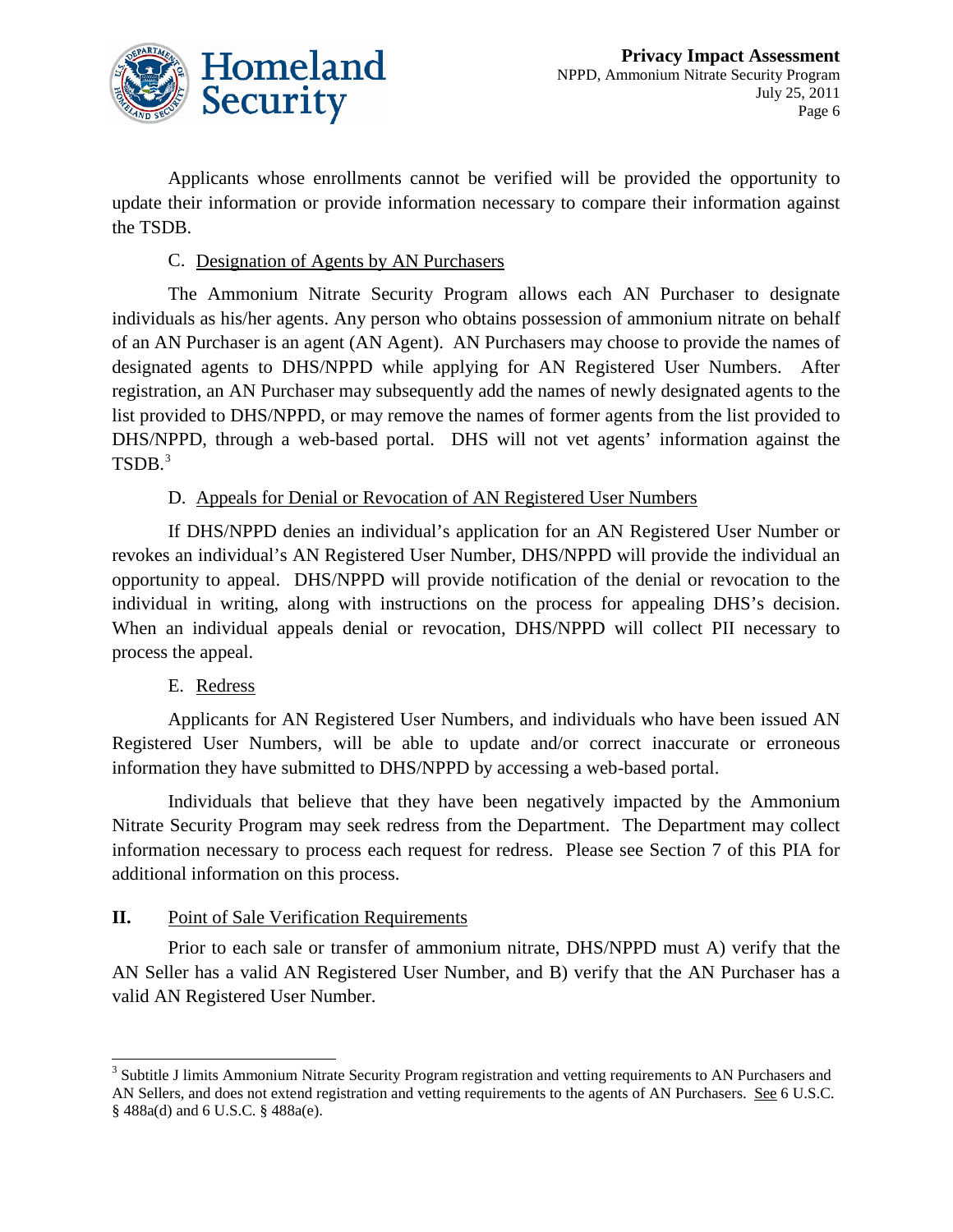

#### A. AN Seller Verification Requirements

DHS/NPPD will verify an AN Seller's AN Registered User Number when the AN Seller provides his/her name and AN Registered User Number, along with information identifying the AN Facility at which the sale or transfer of ammonium nitrate is taking place, to DHS/NPPD. DHS/NPPD will provide the AN Seller with a confirmation that his/her AN Registered User Number is valid, and that it is appropriately linked to the AN Facility at which the sale or transfer of ammonium nitrate is taking place.

This verification will be completed electronically through a web portal designed by the Department (the "Purchaser Verification Portal") or telephonically through a call center maintained by the Department (the "Purchaser Verification Call Center"<sup>[4](#page-7-0)</sup>). The AN Seller's AN Registered User Number must be verified by DHS/NPPD before the AN Seller can further access the Purchaser Verification Portal or Purchaser Verification Call Center to conduct AN Purchaser verification requirements.

#### B. AN Purchaser Verification Requirements

Once the Department has verified that the AN Seller has an AN Registered User Number, the AN Seller may sell or transfer ammonium nitrate only after the following:

#### 1) Verification of an AN Purchaser's AN Registered User Number

Verification of an AN Purchaser's AN Registered User Number requires the AN Purchaser to provide his/her name and AN Registered User Number to the AN Seller. The AN Seller will submit this information to DHS/NPPD through either the Purchaser Verification Portal or the Purchaser Verification Call Center. DHS/NPPD will verify that the individual listed matches the AN Registered User Number. DHS/NPPD will provide the AN Seller with a confirmation that the AN Registered User Number is valid. If DHS/NPPD is unable to verify the AN Purchaser's AN Registered User Number, the AN Seller may not sell or transfer the ammonium nitrate.

- 2) Verification of an AN Purchaser's Identity
	- a) When the AN Purchaser Opts Not to Use an Agent

If an AN Purchaser chooses not to use an agent, the AN Seller is required to visually inspect the AN Purchaser's photo identification for obvious fraud and compare the identity presented in the photo identification against its bearer. No information is provided to DHS/NPPD in order to verify an AN Purchaser's identity when an AN Purchaser opts not to use an agent. If the AN Seller is unable to verify

<span id="page-7-0"></span><sup>&</sup>lt;sup>4</sup> The Purchaser Verification Call Center is a specific function that will be housed within the AN Helpdesk (discussed further in this PIA).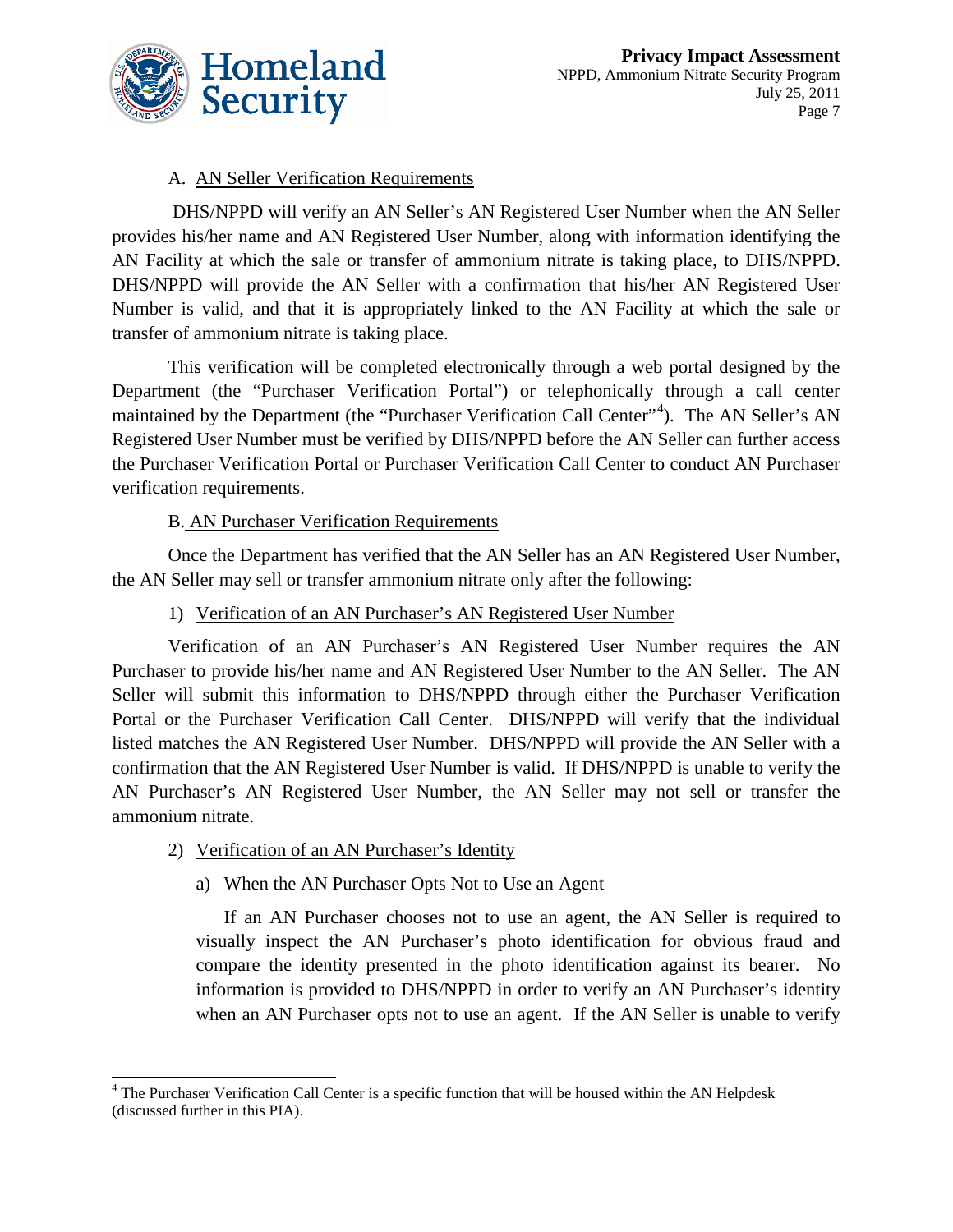

the AN Purchaser's identity, the AN Seller may not sell or transfer the ammonium nitrate.

b) When the AN Purchaser Opts to Use an Agent

When the AN Purchaser opts to use an agent, the AN Seller must complete three verifications. These three verifications can be completed in any order, although all three must be completed prior to transfer of ammonium nitrate to an agent.

*Verification 1*. Under the Department's proposed Ammonium Nitrate Security Program, the AN Seller will be required to verify the prospective AN Purchaser's identity with DHS/NPPD when the prospective AN Purchaser chooses to use an agent to take possession of ammonium nitrate. For the purpose of this program, an AN Purchaser's identity is verified in this situation by comparing the information contained in the Department's registration database against the information provided by the AN Purchaser. Specifically, before completing a sale or transfer of ammonium nitrate the AN Seller would have to provide certain prospective AN Purchaser information (e.g., name, photo identification document information, AN Registered User Number) to DHS/NPPD either electronically through the Purchaser Verification Portal or telephonically through the Purchaser Verification Call Center. The Department proposes to compare this information, which a prospective AN Purchaser would be required to provide to an AN Seller for submission to the Department, to information contained in the Department's AN Registered User Database. If DHS/NPPD is unable to verify the AN Purchaser's identity by comparing this information to the information already contained in the Department's database, the AN Seller may not sell or transfer the ammonium nitrate. This approach would enable use of an agent when it is not possible to verify the identity of the AN Purchaser in person (i.e., by conducting a visual inspection of the photo identification of the AN Purchaser and comparing the photo identification with the AN Purchaser physically present). The Department seeks comments on this approach, including comments addressing whether AN Purchasers would be likely to provide identity verification information to AN Sellers themselves (e.g., by providing this information to AN Sellers over the telephone), or whether AN Purchasers would be likely to ask their agents to provide this information to AN Sellers in person. DHS also seeks comments on the advisability, costs, and benefits of enabling agents to provide AN Purchasers' identity verification information directly to AN Sellers, and seeks comments on possible alternative methods that could be employed to verify AN Purchasers' identities in sales or transfers involving AN Agents. For instructions on how to submit comments to DHS on these issues, see 76 FR 46908 (August 3, 2011) at [http://federalregister.gov/a/2011-19313.](http://federalregister.gov/a/2011-19313)

*Verification 2*. The AN Seller must verify that the agent is authorized to obtain ammonium nitrate on behalf of the AN Purchaser. To verify that an agent is authorized to obtain ammonium nitrate on behalf of the AN Purchaser, an AN Seller may either 1) submit the agent's name to DHS/NPPD concurrently with submission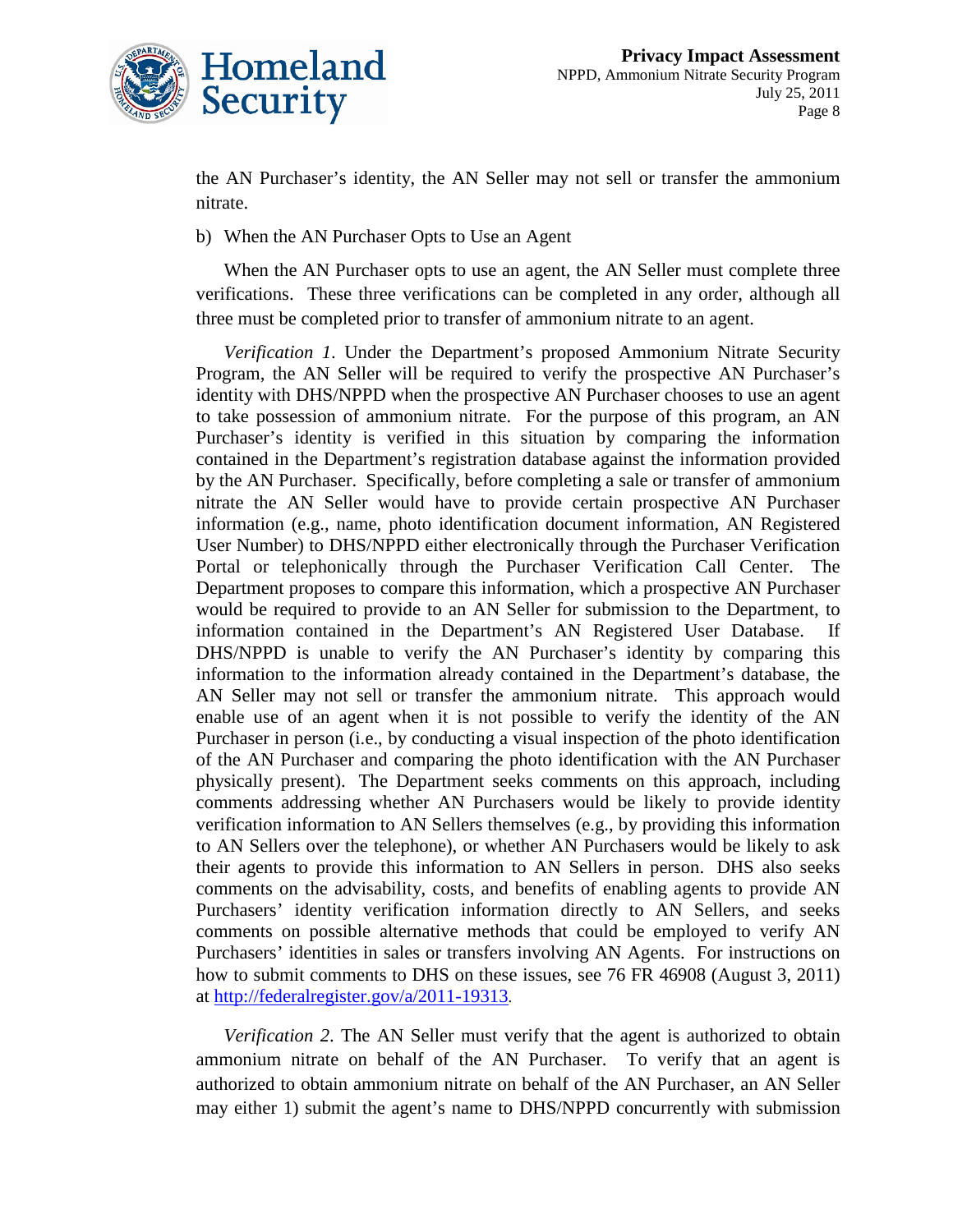

of the AN Purchaser's AN Registered User Number, or 2) contact the AN Purchaser directly. Under option 1, DHS/NPPD will verify that the agent is authorized to obtain ammonium nitrate on behalf of the AN Purchaser if the AN Purchaser has previously listed the agent's name with DHS/NPPD. Under option 2, the AN Seller must contact the AN Purchaser in order to verify that agent is indeed authorized to obtain ammonium nitrate in his behalf. Verifications under option 2 must be conducted orally  $-$  e.g., over the telephone. If the AN Seller is unable to verify that the agent is authorized to obtain ammonium nitrate on behalf of an AN Purchaser, the AN Seller may not sell or transfer the ammonium nitrate.

*Verification 3*. The AN Seller must verify the agent's identity. To verify the agent's identity, an AN Seller must visually inspect the agent's photo identification for obvious fraud and compare the identity presented in the identity document against its bearer. No PII is provided to DHS/NPPD when verifying an agent's identity. If the AN Seller is unable to verify the agent's identity, the AN Seller may not sell or transfer the ammonium nitrate.

#### **III.** Recordkeeping and Inspection/Audit Requirements

#### A. Facility Recordkeeping Requirements

DHS/NPPD will require each AN Facility to maintain records pertaining to each sale or transfer of ammonium nitrate. The AN Facility must log the sale of the ammonium nitrate either in paper or electronic form with the following information:

- Date of sale or transfer;
- Form and amount of payment, if any;
- Quantity of ammonium nitrate sold or transferred;
- Type of packaging of the ammonium nitrate sold or transferred;
- Location where the AN Purchaser, or if applicable agent, will take possession of the ammonium nitrate sold or transferred;
- Name, home or work address, personal or work telephone number, AN Registered User Number, photo identification document type, photo identification document issuing entity, and photo identification document number of the AN Purchaser purchasing or taking possession of the ammonium nitrate sold or transferred;
- If an agent takes possession of ammonium nitrate, name, home or work address, personal or work telephone number, photo identification document type, photo identification document issuing entity, and photo identification document number of the agent taking possession of the ammonium nitrate sold or transferred;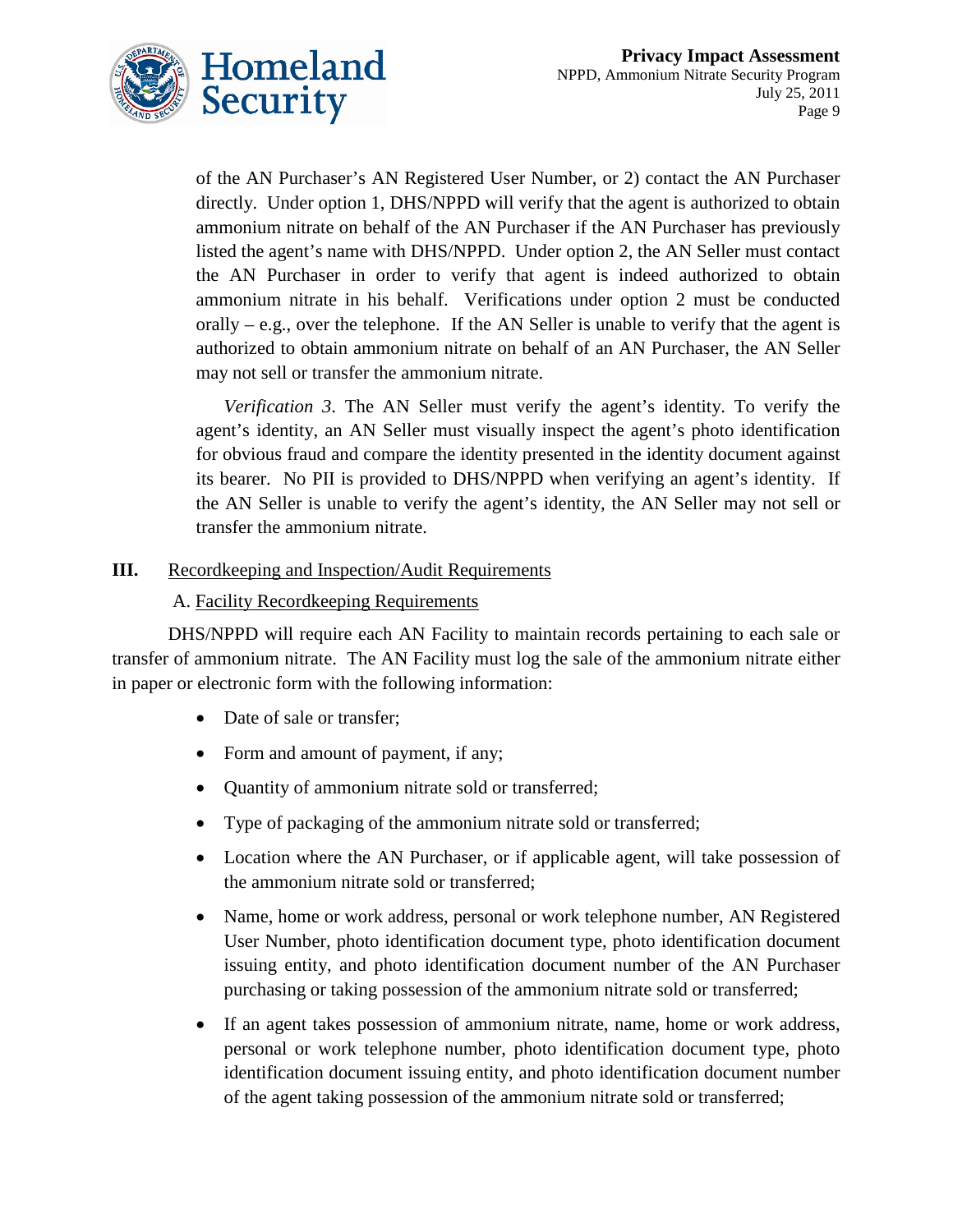

- If an agent takes possession of ammonium nitrate, a record of the date and means by which confirmation of that agent's authority to act as an agent of a particular AN Purchaser was received; and
- Confirmation numbers or confirmation records, if any, received from DHS/NPPD as part of the verification processes required for each sale or transfer of ammonium nitrate.

Each AN Facility will be required to take reasonable actions to ensure that the AN Facility secures these records from damage, theft, and loss.

#### B. DHS/NPPD Ammonium Nitrate Electronic Recordkeeping Database

DHS/NPPD will make an electronic recordkeeping database available to AN Facilities which will provide the ability for those facilities to maintain records of ammonium nitrate sales and transfers as required by the regulation. While AN Facilities must maintain records of all sales and transfers of ammonium nitrate, use of the electronic recordkeeping database is voluntary. If an AN Facility elects to use the electronic recordkeeping database, the database will, at a minimum, maintain that information required by the regulation as to each sale or transfer of ammonium nitrate. In the electronic recordkeeping database, an AN Facility may also indicate why a particular verification did not result in the sale or transfer of ammonium nitrate (e.g., if an AN Seller could not verify an AN Purchaser's AN Registered User Number, or if an AN Seller could not verify an AN Purchaser's identity).

DHS/NPPD proposes that all AN Sellers associated with a particular AN Facility will have access to the information entered into the electronic recordkeeping database for that facility.

DHS/NPPD is considering using the electronic database to enable remote records inspections and audits under the Ammonium Nitrate Security Program. (See the "Inspections and Audits" section of this document, below, for discussion of the records inspections and audits proposed to be carried out under the Ammonium Nitrate Security Program.) DHS/NPPD is also considering collecting and analyzing data entered into the electronic database in order to identify suspicious activities and suspicious trends in ammonium nitrate transactions. DHS/NPPD intends to share information about suspicious activities and suspicious trends with federal, state, and local law enforcement, and with other governmental entities, as appropriate in order to prevent the misappropriation or use of ammonium nitrate in acts of terrorism.

In the NPRM proposing the Ammonium Nitrate Security Program, the Department seeks comments on this proposed electronic recordkeeping database. For instructions on how to submit comments to DHS on the proposed electronic recordkeeping database, see 76 FR 46908 (August 3, 2011) at [http://federalregister.gov/a/2011-19313.](http://federalregister.gov/a/2011-19313)

C. Inspections and Audits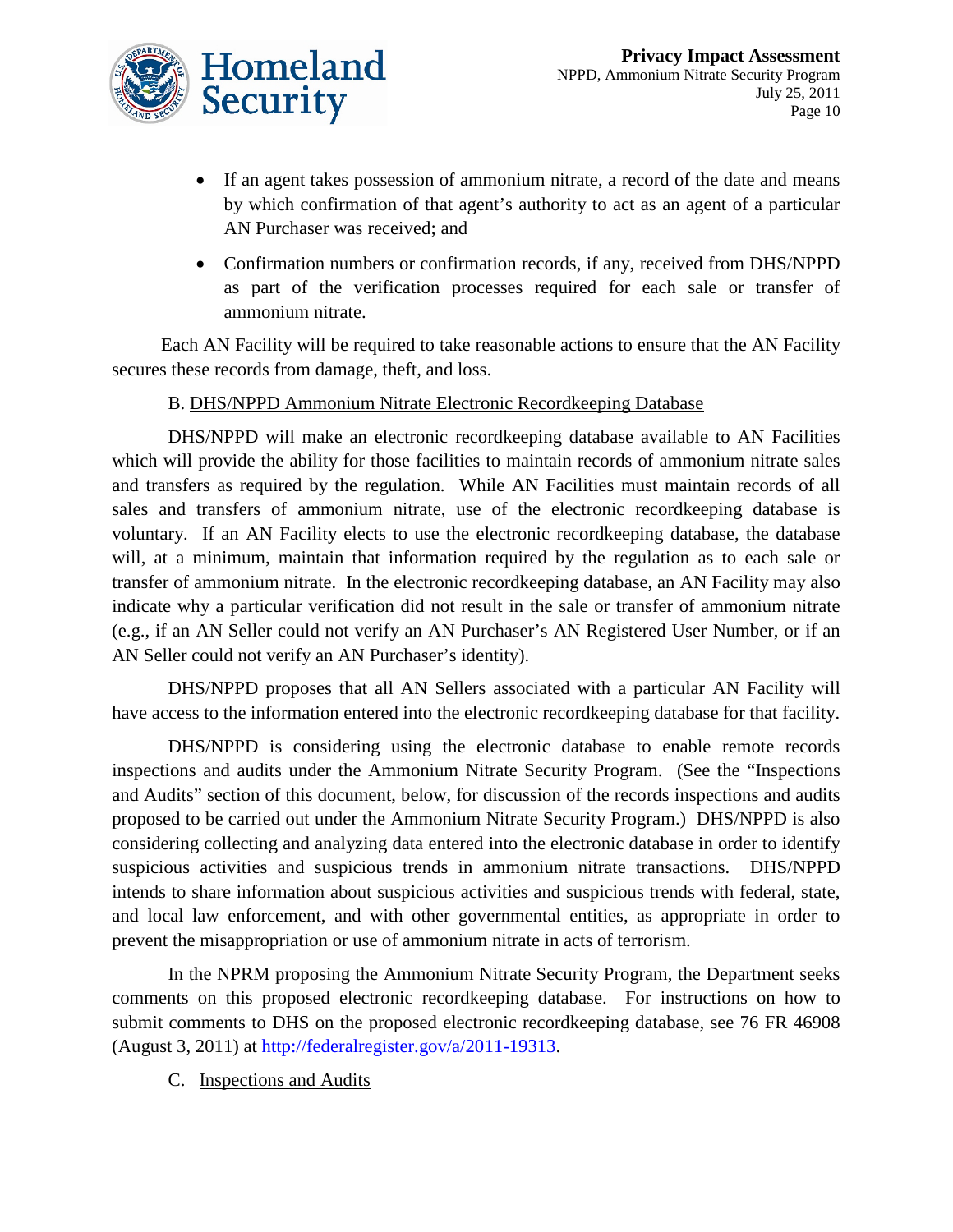

Pursuant to 6 U.S.C. § 488b, DHS/NPPD is authorized to enter AN Facilities, or other locations where records are stored, to inspect and audit the records required to be maintained under the Ammonium Nitrate Security Program. DHS/NPPD may also inspect and audit records that pertain to misappropriation or preventing misappropriation of ammonium nitrate, and inspect and audit records required to be maintained pursuant to Subtitle J. These records may contain PII. During an inspection or audit, the Department may copy such records. In some cases, DHS/NPPD may also take original copies of pertinent records out of the subject AN Facilities for duplication and prompt return. DHS/NPPD may also perform remote inspections or audits, and require AN Facilities to make records available to the Department by facsimile, mail, or e-mail.

#### **IV.** Reporting Requirements

#### A. Ammonium Nitrate Tip-line

The Ammonium Nitrate Security Program will also maintain a Tip-line, which members of the public may voluntarily use to provide DHS/NPPD information regarding regulatory violations, suspicious ammonium nitrate sales or transfers, and other matters. Callers accessing the Tip-line will be able to listen to a recorded message, and then will be able to leave messages for DHS/NPPD. Callers will be informed that they may leave messages anonymously, but if they would like return calls, to leave their contact information. In the event that a caller chooses not to leave an anonymous message about regulatory violations or suspicious ammonium nitrate sales or transfers, the PII left by the caller would be collected. Tip-line messages will be reviewed by DHS/NPPD and responded to as appropriate.

#### B. Reporting Theft and Loss

DHS/NPPD is proposing to leverage the existing infrastructure established by the Department of Justice's Bureau of Alcohol, Tobacco, Firearms, and Explosives (ATF) to require reporting of ammonium nitrate theft and loss under the Ammonium Nitrate Security Program. Individuals required to report the theft or loss of ammonium nitrate will contact ATF directly. The PII collected will be similar to the PII collected by ATF as part of other explosives theft/loss reporting efforts,<sup>[5](#page-11-0)</sup> with the addition of identifying information associated with the Ammonium Nitrate Security Program (e.g., AN Registered User Numbers).

Interagency discussions between DHS and ATF regarding potential theft and loss reporting are ongoing. Additional information on theft and loss reporting requirements will be published in the final rule implementing the Ammonium Nitrate Security Program. DHS will work with ATF to ensure that appropriate privacy requirements are met by the theft and loss

<span id="page-11-0"></span> $5$  See, e.g., ATF Form 5400.5 [\(http://www.atf.gov/forms/download/atf-f-5400-5.pdf\)](http://www.atf.gov/forms/download/atf-f-5400-5.pdf).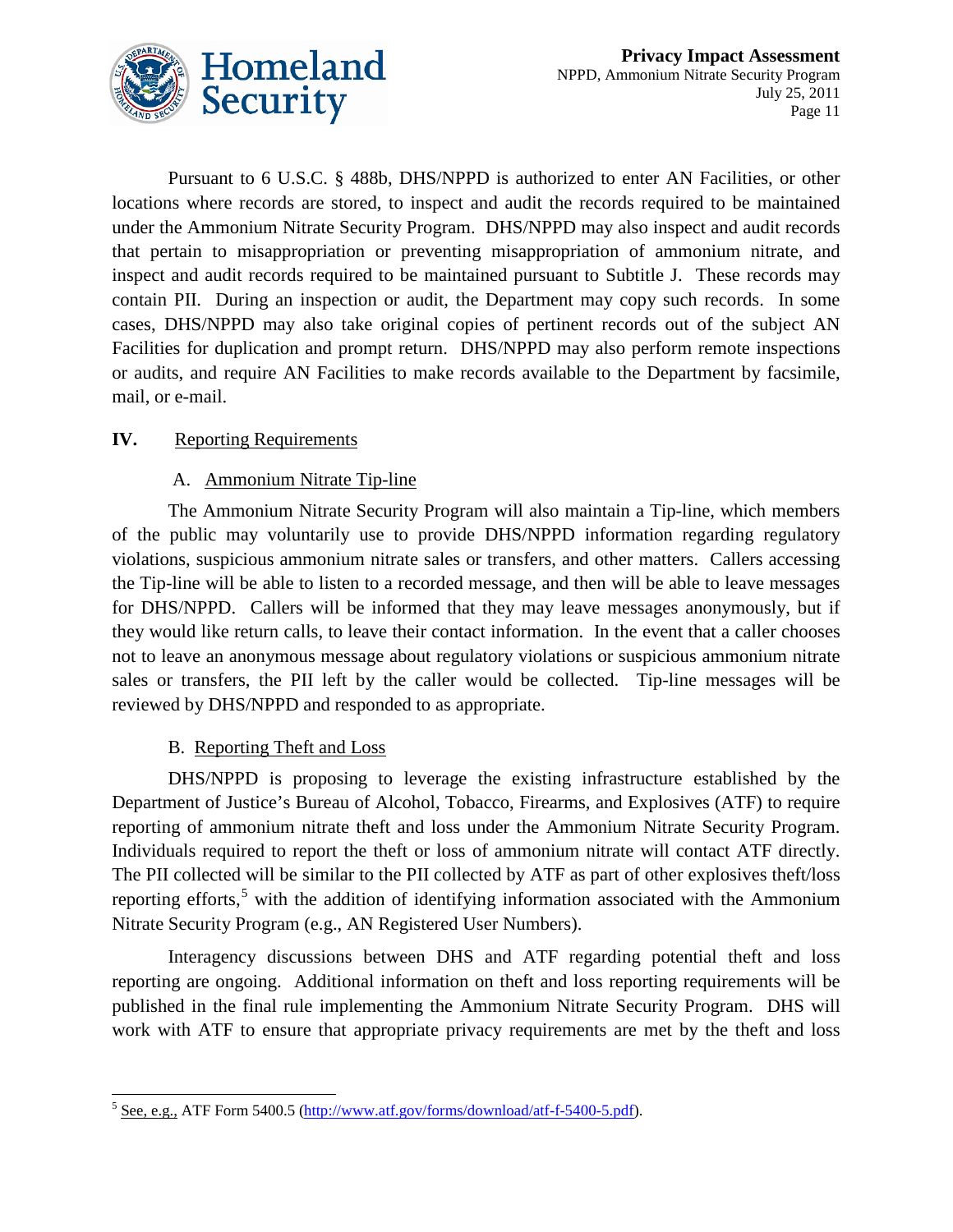

reporting mechanisms published in the final rule implementing the Ammonium Nitrate Security Program.

#### **V.** Adjudication or Appeal of an Order Assessing Civil Penalty

DHS/NPPD is authorized to assess civil penalties against persons or entities violating the rules promulgated as part of the Ammonium Nitrate Security Program. Subject persons or entities shall have the option of initiating adjudicatory proceedings to challenge the propriety of DHS/NPPD's civil penalty determinations. Such a person or entity must initiate adjudicatory proceedings by filing a Notice for Application for Review specifying that such person or entity requests a hearing and adjudication. The individual or entity must also submit all appropriate legal memoranda, declarations, affidavits, other documents and other evidence supporting the position asserted by the person or entity requesting a hearing and adjudication.

A person or entity, individually or through counsel, may offer relevant and material information including written direct testimony which that person or entity believes should be considered in opposition to the Order Assessing Civil Penalty at issue. DHS may collect PII or other information necessary to process, conduct, respond to, or participate in an adjudication contesting an Order Assessing Civil Penalty.

Additionally, a person or entity may appeal adverse adjudication decisions issued by DHS. The appellant must file a Notice of Appeal and Brief with the DHS Office of the General Counsel. DHS will collect PII necessary to process each appeal.

### **Section 1.0 Authorities and Other Requirements**

#### **1.1 What specific legal authorities and/or agreements permit and define the collection of information by the project in question?**

Section 563 of the Homeland Security Appropriations Act of 2008 provides DHS with authority to regulate the purchase, sale, and transfer of ammonium nitrate to prevent the misappropriation or use of ammonium nitrate in an act of terrorism. See P.L. 110-161, Division E (2007). Section 563 specifically amends the Homeland Security Act of 2002 (6 U.S.C. 361 et seq.) by adding in a new Subtitle J – Secure Handling of Ammonium Nitrate.

This PIA is published concurrently with the publication of the Ammonium Nitrate Security Program Notice of Proposed Rulemaking, proposing to add Part 31 to Title 6 of the Code of Federal Regulations. The Ammonium Nitrate Security Program Notice of Proposed Rulemaking provides further definition of the required collection of information related to the sale or transfer of ammonium nitrate.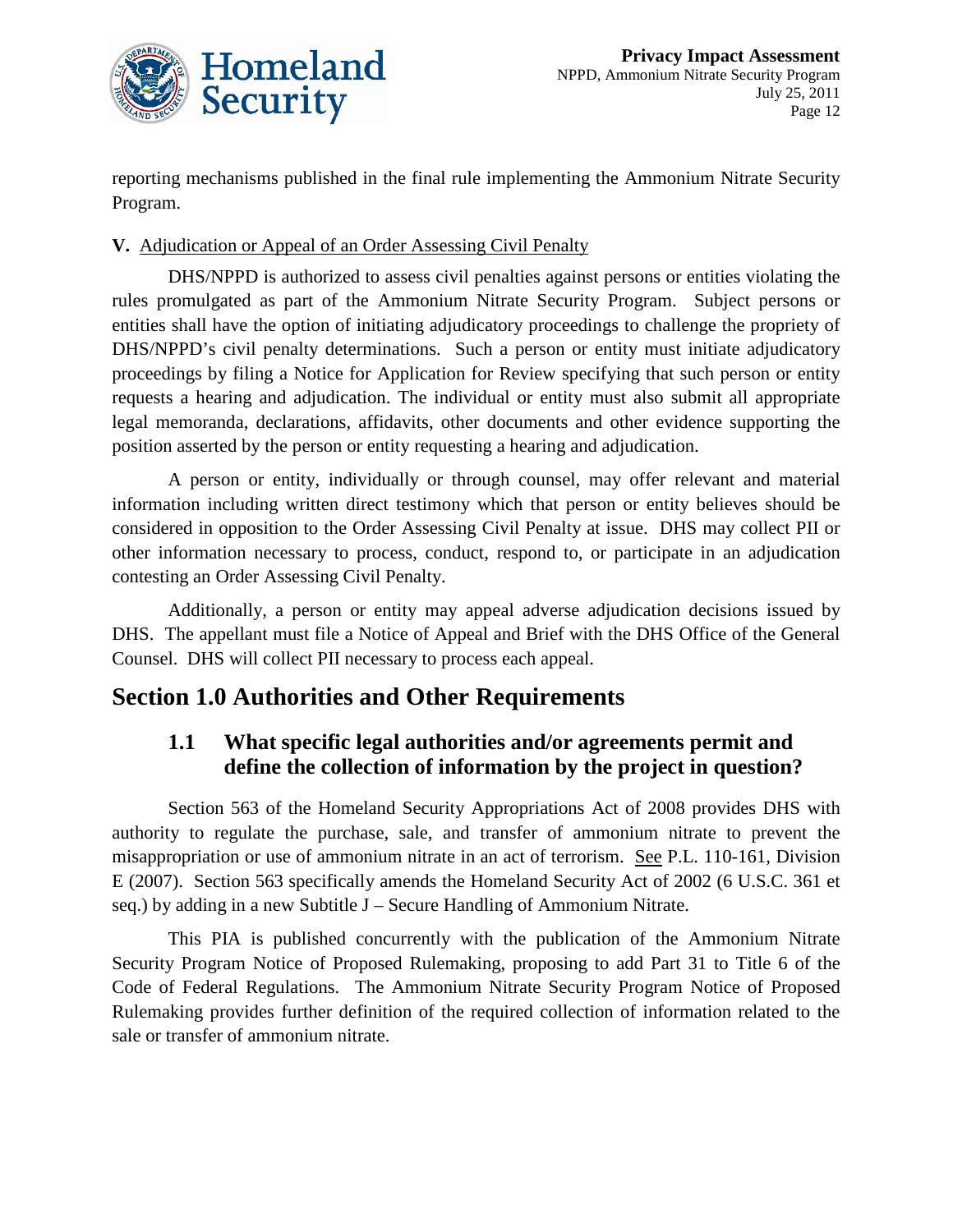

# **1.2 What Privacy Act System of Records Notice(s) (SORN(s)) apply to the information?**

A program-specific SORN(s) and a rulemaking(s) to exempt portions of the SORN(s) from certain provisions of the Privacy Act will be published prior to implementation of the program.

#### **1.3 Has a system security plan been completed for the information system(s) supporting the project?**

The information system that will support the Ammonium Nitrate Security Program does not have a completed system security plan. Prior to implementation of the Ammonium Nitrate Security Program, all information systems will be Certified & Accredited by DHS/NPPD's Chief Information Officer.

#### **1.4 Does a records retention schedule approved by the National Archives and Records Administration (NARA) exist?**

A proposed schedule for the retention and disposal of records collected under the Ammonium Nitrate Security Program is being developed with DHS/NPPD Records Management for approval by NARA after a Final Rule implementing the Ammonium Nitrate Security Program has been published.

#### **1.5 If the information is covered by the Paperwork Reduction Act (PRA), provide the OMB Control number and the agency number for the collection. If there are multiple forms, include a list in an appendix.**

An information collection request was submitted to the Office of Management and Budget concurrent with the Ammonium Nitrate Security Program Notice of Proposed Rulemaking.

# **Section 2.0 Characterization of the Information**

The following questions are intended to define the scope of the information requested and/or collected, as well as reasons for its collection.

# **2.1 Identify the information the project collects, uses, disseminates, or maintains.**

#### Helpdesk

DHS/NPPD may collect information to support the AN Helpdesk's ability to: 1) operate the Purchaser Verification Call Center to perform verifications required under the Ammonium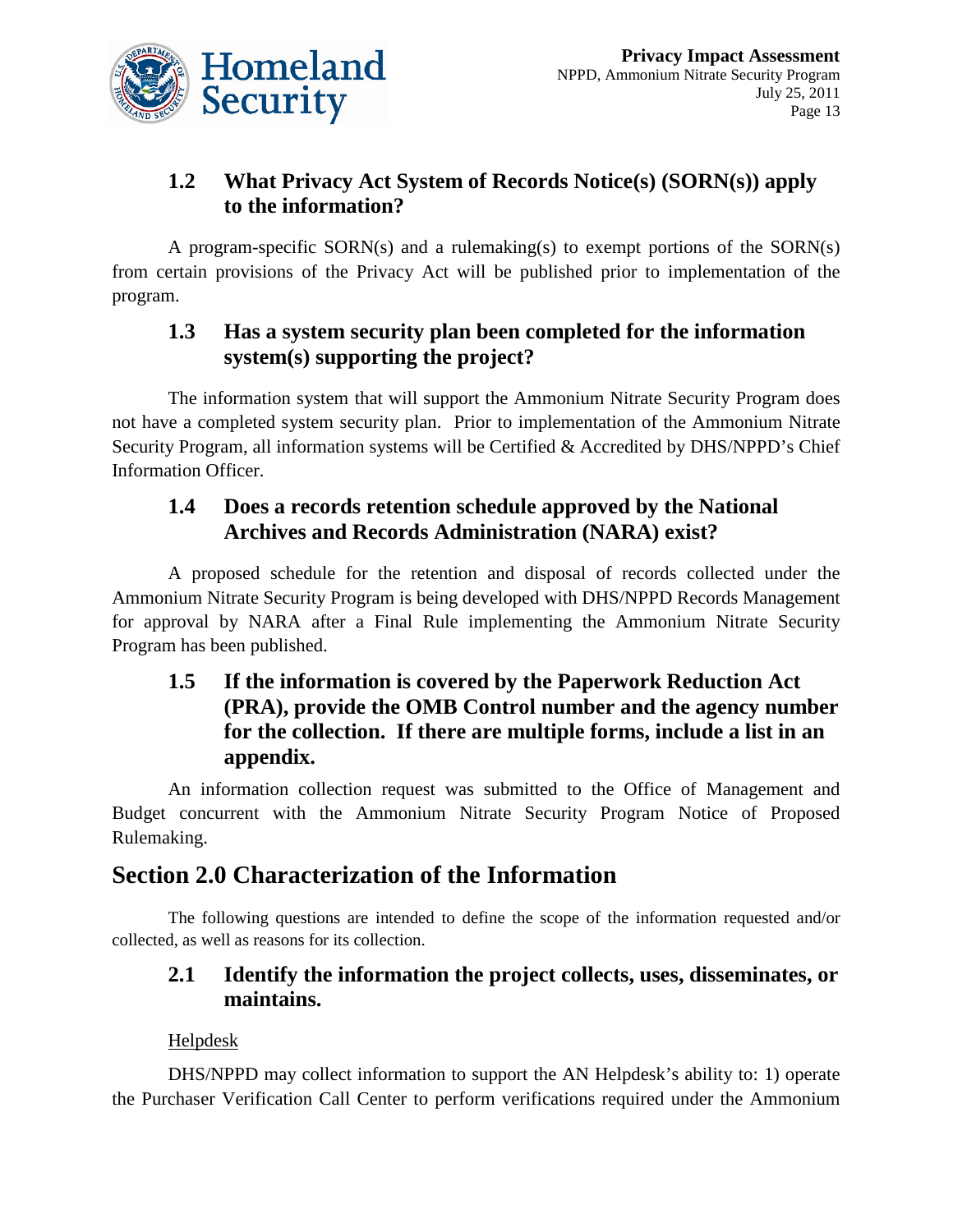

Nitrate Security Program; 2) provide a DHS/NPPD point of contact for individuals seeking support related to the Ammonium Nitrate Security Program; 3) maintain a Tip-line, and; 4) answer general questions.

**I.** Registration of AN Sellers and AN Purchasers:

a) DHS/NPPD will collect the following information in support of the registration of AN Sellers and AN Purchasers:

Each applicant must submit the following information:

- Full name;
- Home or work address(es);
- Personal or work e-mail address(es);
- Personal or work telephone number(s);
- Photo identification information (e.g., type of photo identification document, issuing entity, unique document number) to support the identity verification process.
- Whether the individual is applying as AN Seller or AN Purchaser or both;
- Affiliation with any AN Facilities (if applicant registers as an AN Seller); and

• Each applicant who is a U.S. Citizen or Lawful Permanent Resident (LPR) must also submit the following information:

- o Aliases (if applicable);
- o Date of birth;
- o Place of birth;
- o Gender;
- o Citizenship; and
- o DHS Redress Number (if applicable);
- In addition to all of the above, each applicant who is a non-U.S. person must also submit the following information:
	- o Passport information, to include country of issuance, date of expiration, and passport number; and
	- o Alien registration number, if available, and/or visa number.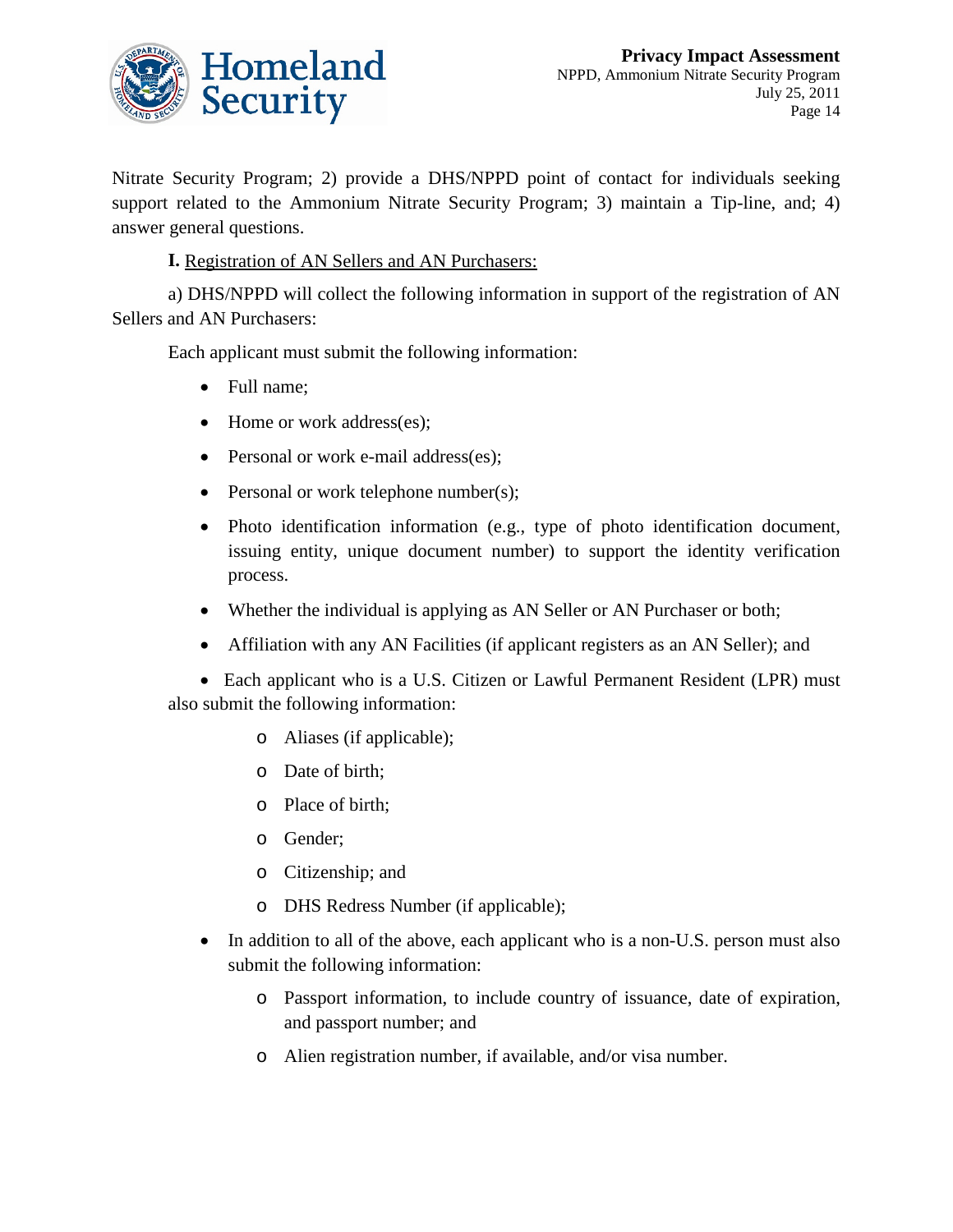

b) In lieu of conducting new TSDB vetting of an applicant, DHS/NPPD may collect information to verify that the applicant is currently enrolled in another DHS program that also requires a TSDB check equivalent to the TSDB vetting performed as part of the Ammonium Nitrate Security Program.

c) Information may be collected to clarify data errors or to resolve potential matches (e.g., in situations where an applicant has a common name). Such requests will not imply, and should not be construed to indicate, that the applicant has been confirmed as a match to an identity listed in the TSDB.

d) DHS/NPPD may collect information from other sources (including, but not limited to, law enforcement sources, and the TSDB) in the event that a match to the TSDB is identified as part of the Ammonium Nitrate Security Program.

e) DHS/NPPD may collect information to support appeals for denial or revocation of AN Registered User Numbers. The information collected will be that information necessary for DHS/NPPD to process each appeal.

f) DHS/NPPD may collect information from applicants for AN Registered User Numbers, from AN Sellers, from AN Purchasers, and AN Agents to enable DHS/NPPD to provide redress for individuals who believe they have been improperly impacted by the Ammonium Nitrate Security Program.

#### **II.** Point of Sale Verification Requirements

DHS/NPPD may collect information about AN Sellers, AN Purchasers, and AN Agents in order to conduct the necessary verifications related to the sale and transfer of ammonium nitrate each time AN Sellers and AN Purchasers or AN Agents are involved in sales or transfers of ammonium nitrate.

DHS/NPPD may also collect from each AN Purchaser (and from each applicant applying as an AN Purchaser) the full names of his/her agents.

#### **III.** Recordkeeping and Inspection/Audit Requirements

DHS/NPPD may also collect facility records and recordkeeping information as part of the requirement that facilities keep certain records under the Ammonium Nitrate Security Program, and as part of the requirement that DHS inspect and audit facility records.

The electronic recordkeeping database will collect both personally identifiable and nonpersonally identifiable information related to the sale or transfer of ammonium nitrate. Specifically, for each transaction entered into the system, DHS/NPPD will collect the following PII: name, home or work address, personal or work telephone number, AN Registered User Number, and photo identification document type, photo identification document issuing entity,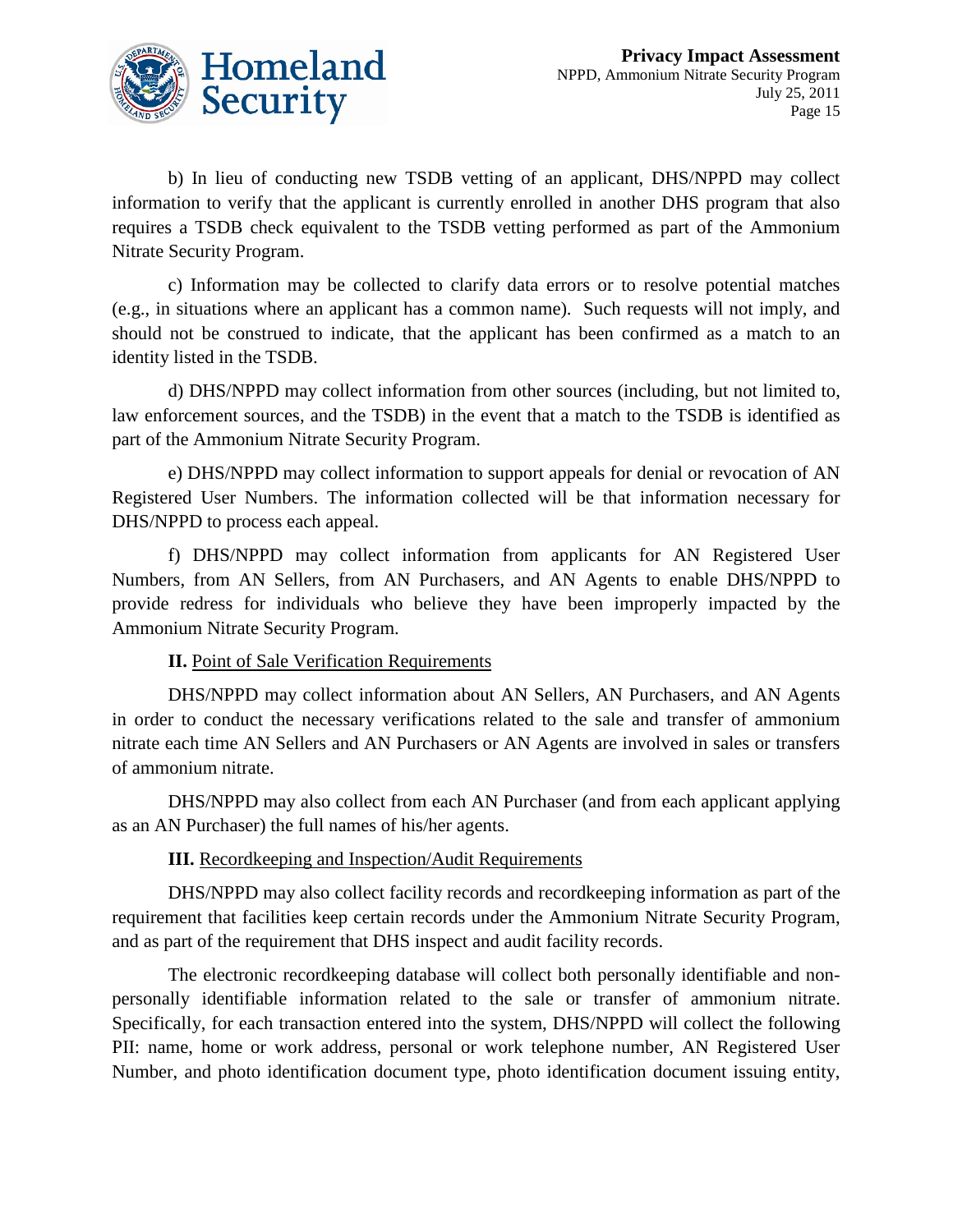

and photo identification document number of the AN Purchaser purchasing or taking possession of the ammonium nitrate sold or transferred.

If an agent takes possession of ammonium nitrate, the instrument will also collect the name, home or work address, personal or work telephone number, photo identification document type, photo identification document issuing entity, and photo identification document number of the agent taking possession of the ammonium nitrate sold or transferred.

In the NPRM proposing the Ammonium Nitrate Security Program the Department seeks comments on this proposed electronic recordkeeping database. For instructions on how to submit comments to DHS on the proposed electronic recordkeeping database, see 76 FR 46908 (August 3, 2011) at [http://federalregister.gov/a/2011-19313.](http://federalregister.gov/a/2011-19313)

#### **IV.** Reporting Requirements

ATF may collect information as part of the reporting of theft or loss of ammonium nitrate. The information collected will be similar to the information required by ATF as part of other explosives theft/loss reporting regulations (see, e.g., 27 CFR 555.30), with the addition of identifying information associated with the Ammonium Nitrate Security Program (e.g., AN Registered User Numbers).

**V.** Adjudication or Appeal of an Order Assessing Civil Penalty

DHS/NPPD may collect information to support adjudication or appeals of Orders Assessing Civil Penalties. The information collected will be that information necessary for DHS to process each adjudication or appeal.

#### **2.2 What are the sources of the information and how is the information collected for the project?**

#### **Helpdesk**

Information will be collected directly from the individual who contacts the Helpdesk will be collected via phone. Additional information collection may be conducted via e-mail, fax or web-portal.

#### **I.** Registration of AN Sellers and AN Purchasers

Information will be collected directly from individuals when they to register (through a web-based portal) for AN Seller and AN Purchaser AN Registered User Numbers through a web-based portal.

Additional information may also be collected in order to verify an applicant's enrollment in another DHS program in lieu of performing new TSDB vetting as part of Ammonium Nitrate Security Program registration.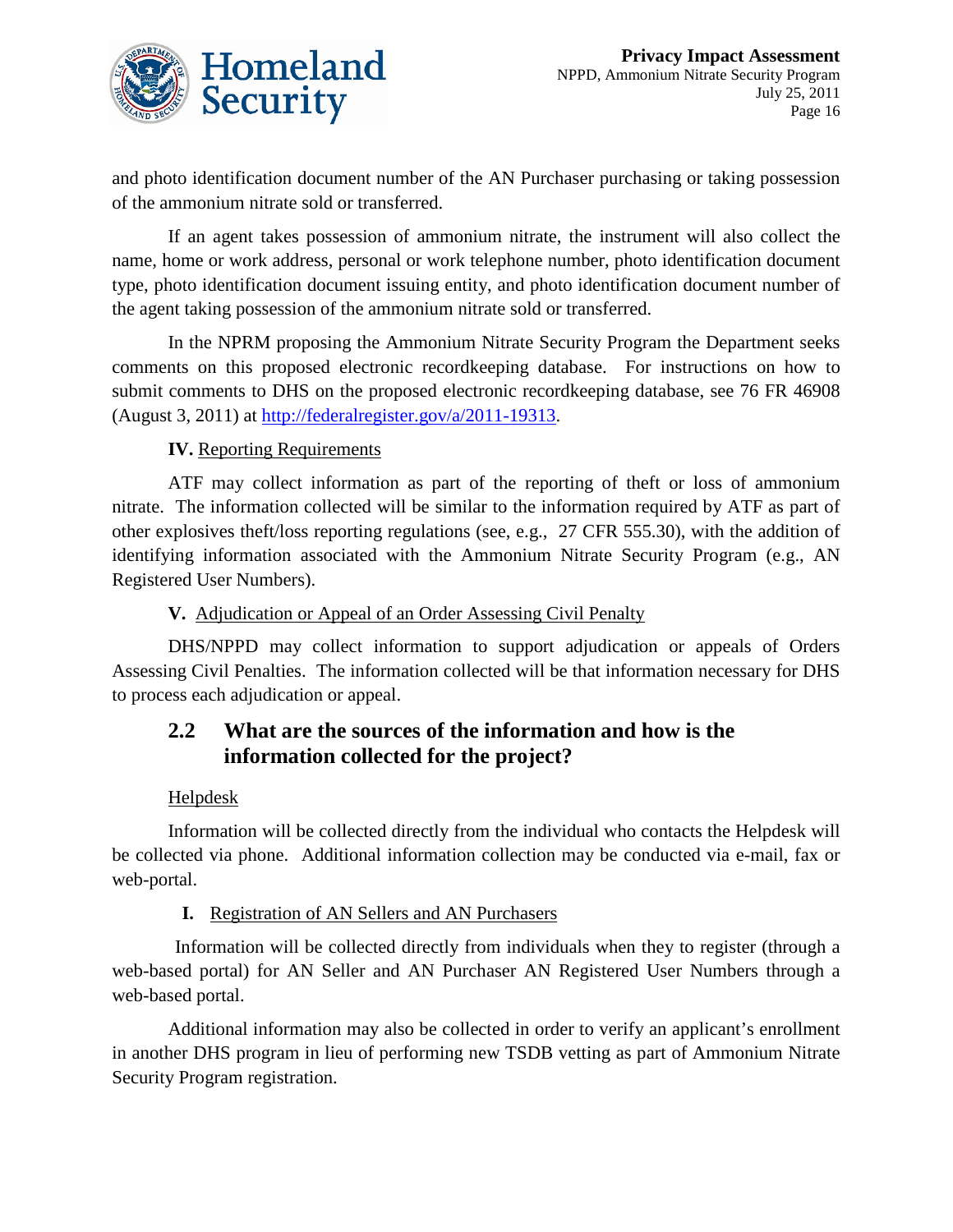

Information may also be collected from other sources (including, but not limited to, law enforcement sources, and the TSDB) when a match to the TSDB is identified as part of the Ammonium Nitrate Security Program.

Information will be collected directly from individuals related to redress or to appeals of the denial or revocation of AN Registered User Numbers via mail, email, phone, or fax.

#### **II.** Point of Sale Verification Requirements

Information will be collected from the AN Seller or the AN Agent for Point of Sale Verification requirements.

Information collected from AN Sellers to conduct verifications prior to sale or transfer of ammonium nitrate will be collected either through a web-based portal or through the Purchaser Verification Call Center.

#### **III.** Recordkeeping and Inspection/Audit Requirements;

Information will be collected from AN Sellers via the electronic recordkeeping database, and via inspection or audit.

Information is collected from AN Sellers or other AN Facility personnel who enter information into the electronic recordkeeping database. Information is also collected when DHS/NPPD inspects or audits an AN Facility's records.

AN Facility records and recordkeeping information may be collected by DHS/NPPD inspectors, transcribed from AN Facility records, or collected via e-mail, facsimile, telephone, or web-based portal.

#### **IV.** Reporting Requirements

Information collected from individuals who contact the Tip-line will be collected via phone. Additional information collection may be conducted via e-mail, fax or web-portal.

Information may be collected from individuals who report theft or loss of ammonium nitrate. This information may be collected by ATF via mail, e-mail, facsimile, or telephone.

#### **V.** Adjudication or Appeal of an Order Assessing Civil Penalty

Information may be collected directly from individuals related to adjudications or appeals of Orders Assessing Civil Penalties. This information may be collected via mail, email, phone, or fax.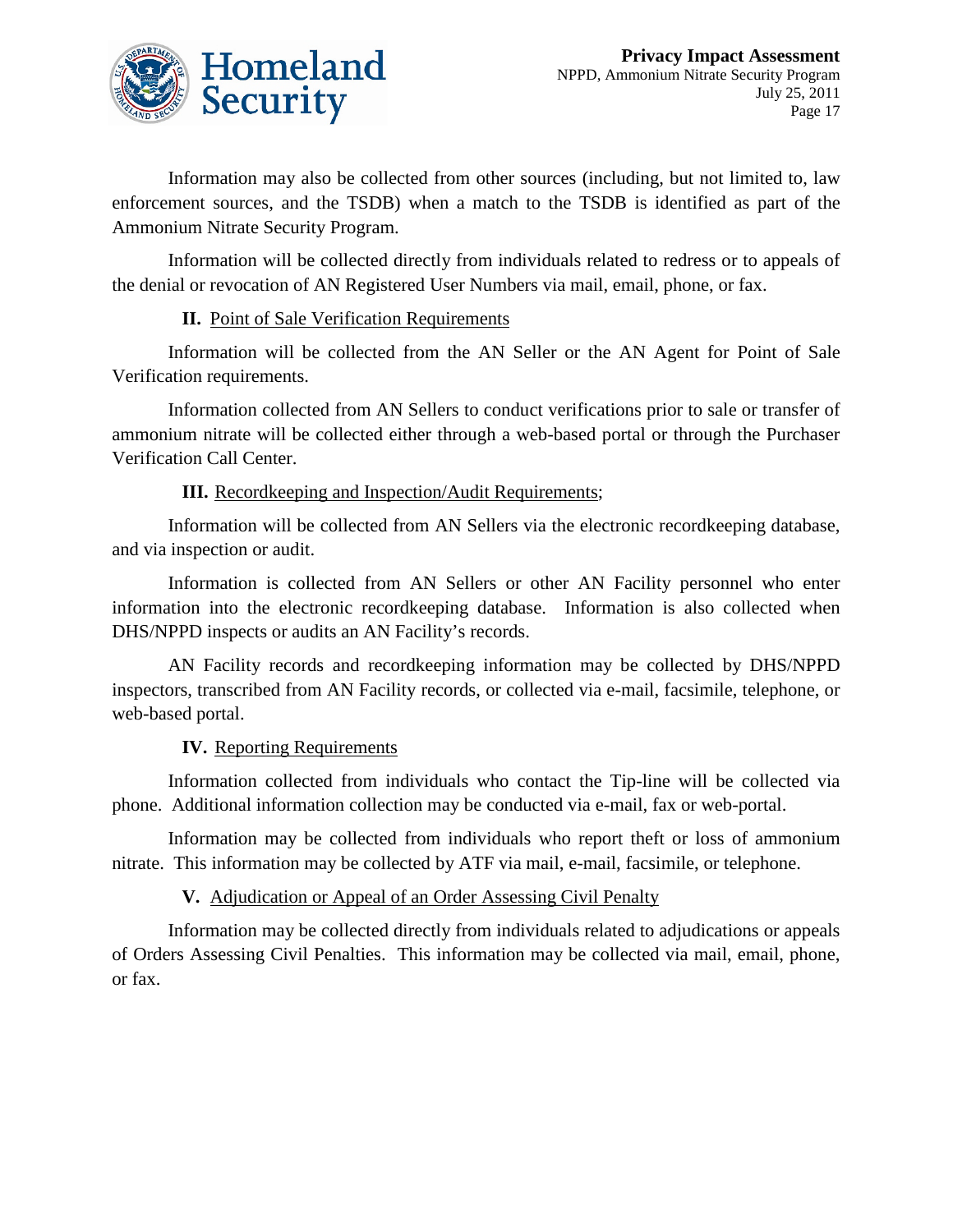

### **2.3 Does the project use information from commercial sources or publicly available data? If so, explain why and how this information is used.**

DHS/NPPD may rely on commercial or publically available data to detect business situations outside the course of normal business operations, such as bankruptcy, which may affect AN Facilities. This commercial or publically available data may contain some PII about officers of a company or corporation.

#### **2.4 Discuss how accuracy of the data is ensured.**

Information collected directly from an individual will be assumed to be accurate.

Information collected from AN Sellers as part of verifications related to the sale and transfer of ammonium nitrate, or as part of recordkeeping activities, will also be assumed to be accurate. This information will be inspected and audited as required by statute.

#### **2.5 Privacy Impact Analysis: Related to Characterization of the Information**

**Privacy Risk:** Collecting inaccurate or false information is a privacy risk which could result in a determination which harms an applicant's ability to receive an AN Registered User Number. Collecting and maintaining more information than is necessary is another privacy risk. Finally, vetting of an applicant's information against the TSDB presents the privacy risk that a check against the TSDB could produce information which could inappropriately result in a determination which harms an applicant's ability to receive an AN Registered User Number, buy or transfer ammonium nitrate, or conduct other activities related to the Ammonium Nitrate Security Program.

**Mitigation** : To reduce this risk the Department will: 1) display to each AN Registered User Number applicant in the AN User Registration Portal his/her application prior to submission; 2) require the applicant to review the displayed application; and 3) require the applicant to affirm that the information contained therein is true and correct.

To reduce the risk of collecting more information than necessary, the Department has, where possible, limited the information being collected to that information explicitly listed in Subtitle J and to that information necessary to conduct the activities required by the statute.

To reduce the risk of harm to applicants who may be incorrectly identified as posing threats to national security and subsequently denied AN Registered User Numbers, the Ammonium Nitrate Security Program will collect sufficient PII to conduct vetting against the TSDB such that that TSDB vetting is accurate, and such that the Department has a high degree of confidence in the results of that TSDB vetting. Additional PII may be collected in instances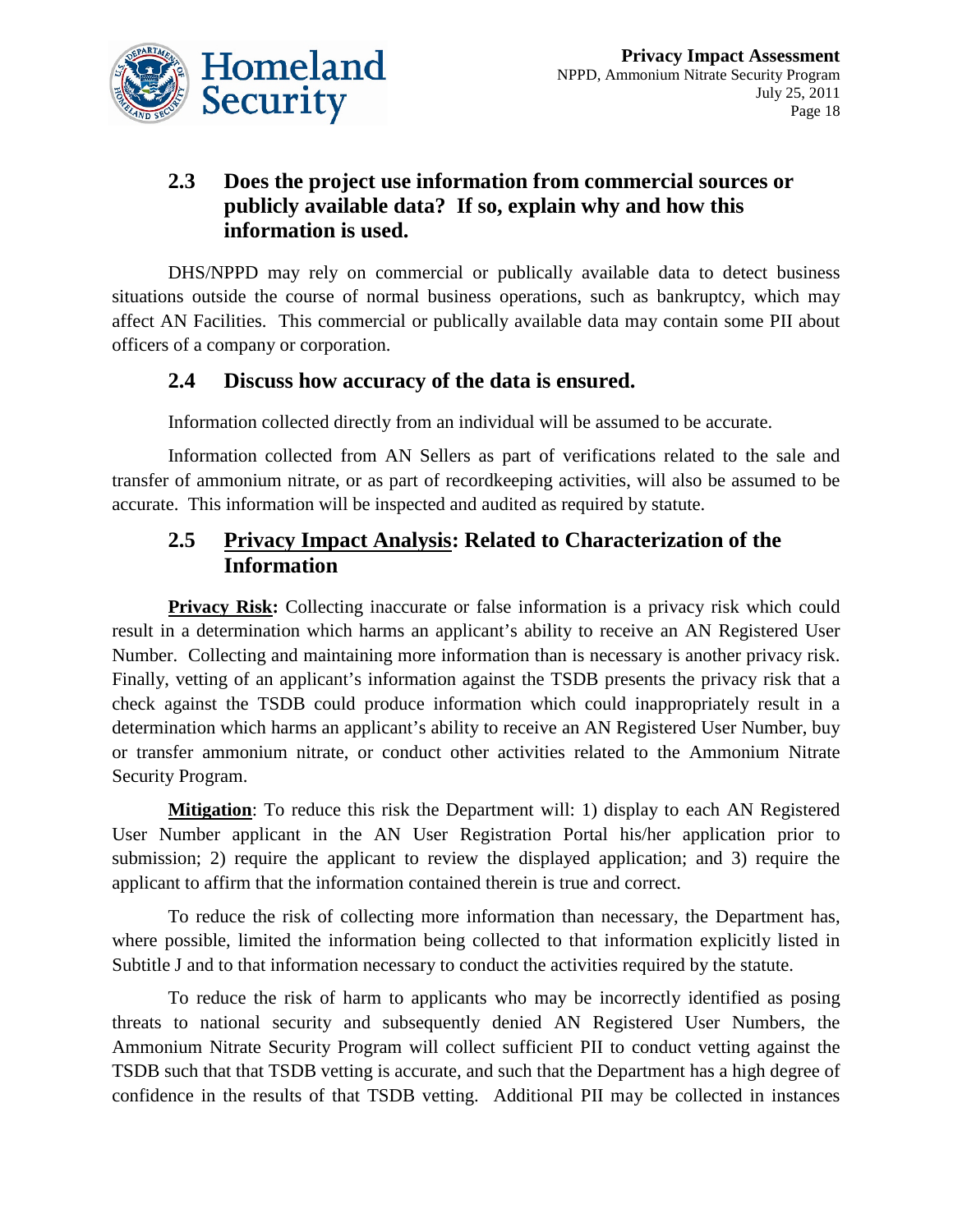

where additional PII is needed to best distinguish an applicant from other individuals who have similar names and/or biographic details.

# **Section 3.0 Uses of the Information**

The following questions require a clear description of the project's use of information.

#### **3.1 Describe how and why the project uses the information.**

#### **Helpdesk**

DHS/NPPD may collect information to support the AN Helpdesk's ability to: 1) operate the Purchaser Verification Call Center to perform verifications required under the Ammonium Nitrate Security Program; 2) provide a DHS/NPPD point of contact for individuals seeking support related to the Ammonium Nitrate Security Program; 3) maintain a Tip-line, and; 4) answer general questions.

#### **I.** Registration of AN Sellers and AN Purchasers

DHS/NPPD will use PII collected to issue AN Registered User Numbers and to identify individuals with terrorist ties by comparing PII against information maintained in the TSDB. The PII collected by DHS/NPPD may be used to facilitate operational, law enforcement, or intelligence responses, if appropriate, when vetted individuals' identities match identities contained in the TSDB.

DHS/NPPD may use information collected to verify that an individual is currently enrolled in a DHS program which relies on a TSDB check equivalent to the TSDB vetting performed as part of the Ammonium Nitrate Security Program.

DHS/NPPD may collect information on individuals as necessary to enable it to provide redress for individuals who believe that they have been improperly impacted by the Ammonium Nitrate Security Program.

DHS/NPPD may collect information to conduct appeals for denial or revocation of AN Registered User Numbers.

#### **II.** Point of Sale Verification Requirements

DHS/NPPD will use information collected to conduct the necessary registration, identity, and agency verifications required for the sale or transfer of ammonium nitrate.

#### **III.** Reporting Requirements

ATF may receive, and ATF, DHS, or other government entities may follow up on reports of theft or loss of ammonium nitrate.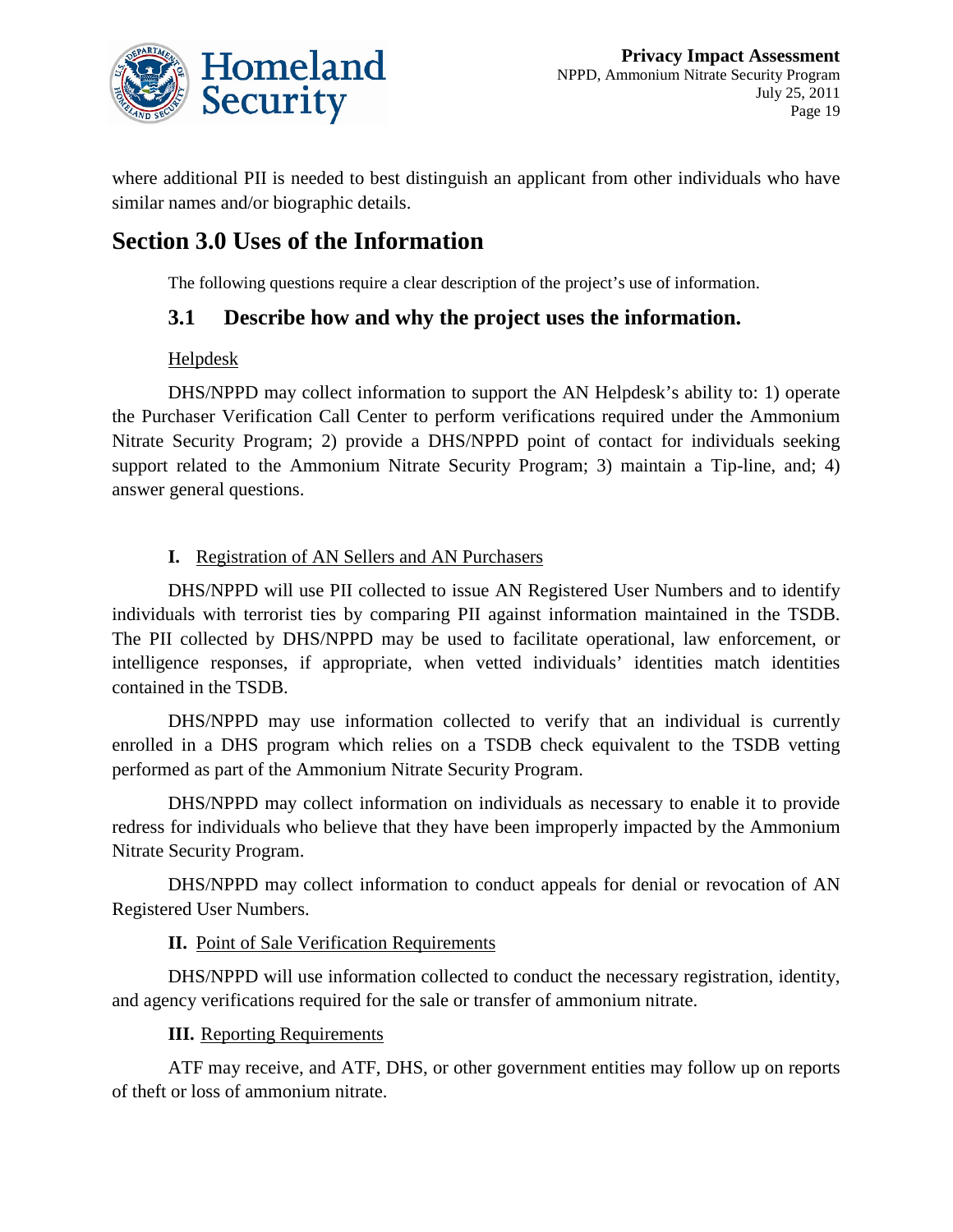

#### **IV.** Recordkeeping and Inspection/Audit Requirements

DHS/NPPD may use the PII collected to ensure that AN Facilities and certain AN Sellers are in compliance with the Ammonium Nitrate Security Program's recordkeeping requirements. Compliance assurance activities may involve the use of PII to conduct inspections or audits as required by statute.

#### **V.** Adjudication or Appeal of an Order Assessing Civil Penalty

DHS may collect information to conduct adjudications or appeals of Orders Assessing Civil Penalties.

#### **3.2 Does the project use technology to conduct electronic searches, queries, or analyses in an electronic database to discover or locate a predictive pattern or an anomaly? If so, state how DHS plans to use such results.**

DHS proposes to analyze recordkeeping information maintained by AN Facilities, including information entered into the electronic recordkeeping database in order to identify trends and/or suspicious activities, and also in order to assess regulatory compliance. Information about trends and/or potentially suspicious activities may be shared with federal law enforcement and federal, state, local, tribal, territorial, or other government entities, as appropriate. In the NPRM proposing the Ammonium Nitrate Security Program, the Department seeks comments on the proposed electronic recordkeeping database.

#### **3.3 Are there other components with assigned roles and responsibilities within the system?**

Yes. TSA will conduct vetting against the TSDB. TSA and U.S. Customs and Border Protection may participate in verifying previous TSDB vetting results under other DHS programs. In lieu of conducting new TSDB vetting of an applicant, DHS/NPPD may collect information to verify that the applicant is currently enrolled in a DHS program that also requires a TSDB check equivalent to the TSDB vetting performed as part of the Ammonium Nitrate Security Program. Those DHS Programs could include:

- 1) The Transportation Worker Identification Credential program (TWIC);
- 2) The Hazardous Material Endorsement program (HME);
- 3) The Trust Traveler Programs, including:
	- a) The Nexus program;
	- b) The Free and Secure Trade program (FAST); and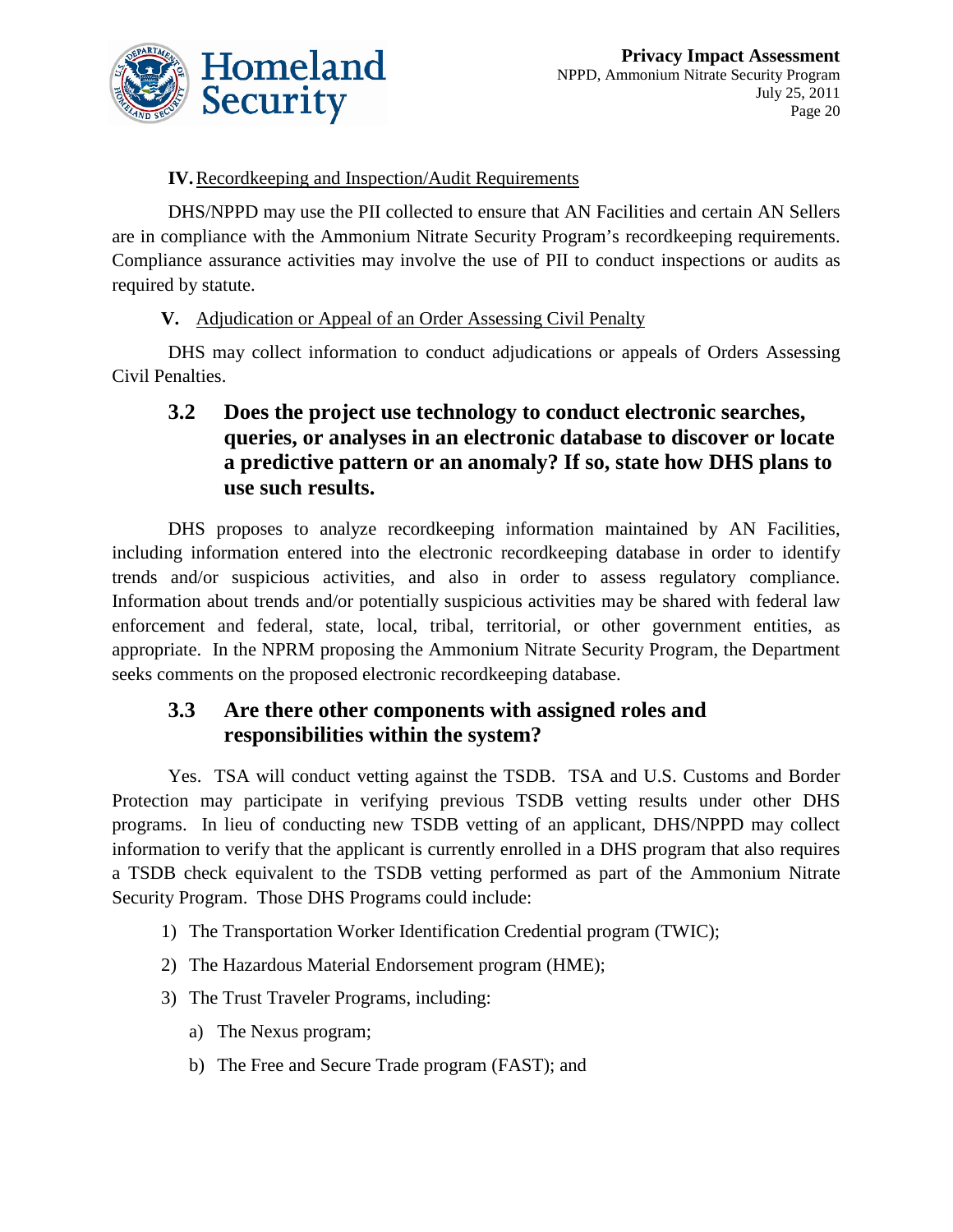

c) The Secure Electronic Network for Travelers Rapid Inspection program (SENTRI).

Leveraging a previous equivalent TSDB background check will limit the number of instances in which different programs are required to vet the same affected individual against the TSDB.

#### **3.4 Privacy Impact Analysis: Related to the Uses of Information**

Sharing of information both internally and externally will be compatible with the Ammonium Nitrate Security Program's SORN(s). The Ammonium Nitrate Security Program's SORN(s) will cover sharing of PII by DHS with external entities (e.g., sharing information with the TSC to determine if an applicant's PII matches PII contained in the TSDB).

**Privacy Risk:** There is a privacy risk that the information will be improperly used.

Mitigation: To mitigate the potential privacy risk of unauthorized disclosure of PII, DHS/NPPD will implement the necessary security controls to ensure that all personnel granted access to the information have a confirmed need to know the information to perform their duties and are authorized to handle information collected by DHS/NPPD under the Ammonium Nitrate Security Program. These individuals will be required to complete DHS privacy training on at least an annual basis.

Additionally, DHS has well-established and comprehensive information handling processes to enhance information security and eliminate possibilities for inappropriate sharing, misuse and/or loss, including the information handling processes described in the Department's Handbook for Safeguarding Sensitive Personally Identifiable Information.<sup>[6](#page-21-0)</sup> Ammonium Nitrate Security Program personnel will adhere to established internal information security policies, as well as those outlined in DHS information technology security documents. Periodic audits and evaluations will ensure continued compliance with DHS security and privacy requirements, including those that cover the internal sharing of PII.

Finally, any internal or external organization to which information will routinely be transmitted must have a documented interagency security agreement on file with DHS, approved by both parties, that outlines security and privacy controls in place to protect the confidentiality, integrity, and availability of PII being shared or processed. Internal components with whom PII is shared must agree to maintain reasonable physical, electronic, and procedural safeguards to appropriately protect the shared information. DHS is also required to handle PII in accordance with the requirements of the Privacy Act,<sup>[7](#page-21-1)</sup> E-Government Act of 2002,<sup>[8](#page-21-0)</sup> and FISMA,<sup>[9](#page-21-1)</sup> as appropriate.

 $\overline{a}$ 

<span id="page-21-0"></span><sup>&</sup>lt;sup>6</sup> Available at <u>[http://www.dhs.gov/xlibrary/assets/privacy/privacy\\_guide\\_spii\\_handbook.pdf.](http://www.dhs.gov/xlibrary/assets/privacy/privacy_guide_spii_handbook.pdf)</u><br><sup>7</sup> <u>See</u> 5 U.S.C. § 552a.

<span id="page-21-1"></span>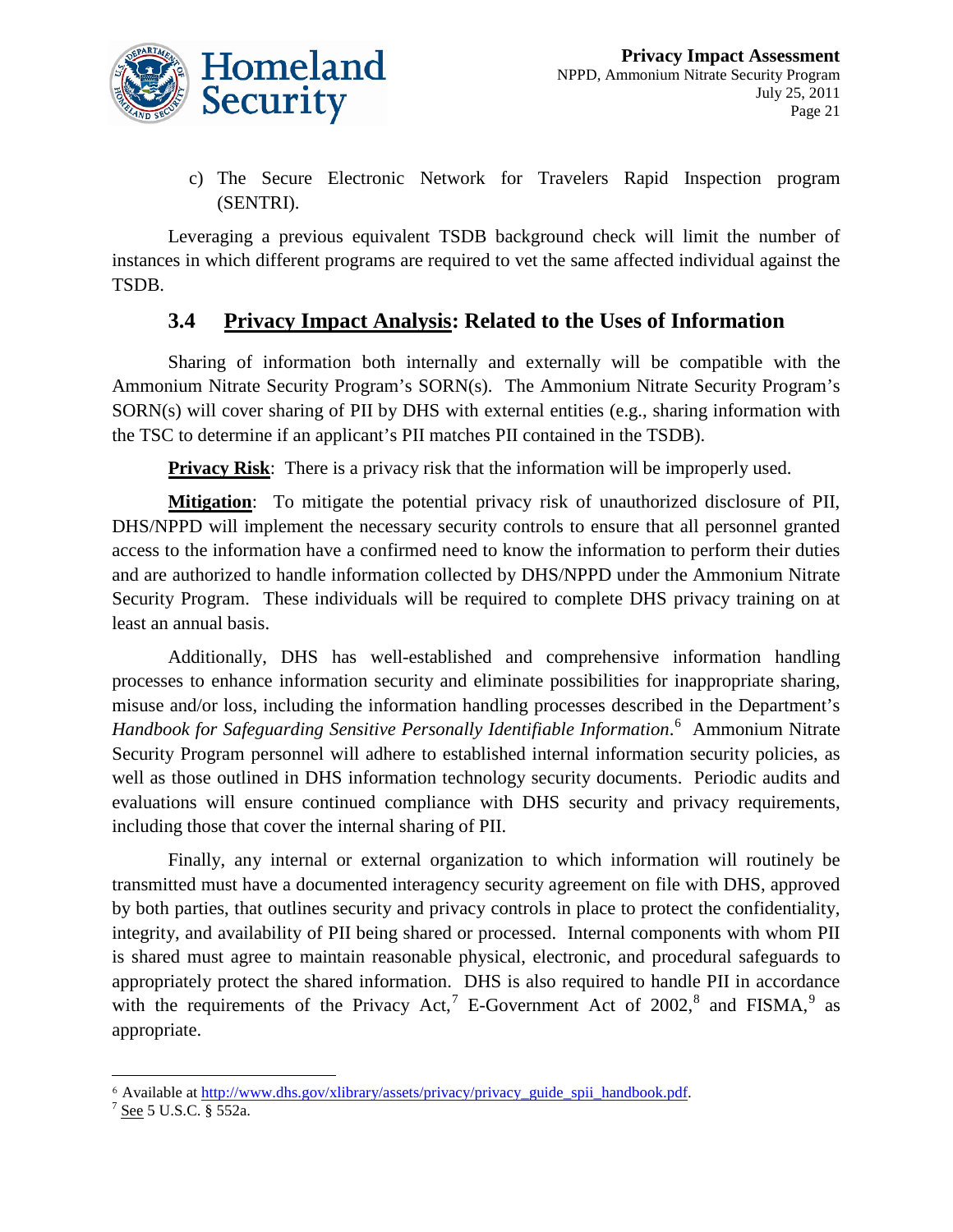

# **Section 4.0 Notice**

The following questions seek information about the project's notice to the individual about the information collected, the right to consent to uses of said information, and the right to decline to provide information.

#### **4.1 How does the project provide individuals notice prior to the collection of information? If notice is not provided, explain why not.**

DHS/NPPD will provide notice in the form of a Privacy Act Statement to each applicant for an AN Registered User Number at the point of collection.

DHS/NPPD is considering how to provide adequate notice to each agent that his/her name will be provided to DHS/NPPD prior to submitting the agent's information to DHS/NPPD. The Department is seeking comment on this issue in the NPRM proposing the Ammonium Nitrate Security Program, and any updates to this PIA addressing this issue will be published prior to program implementation.

DHS/NPPD is considering how to provide notice regarding information collection to AN Purchasers and to AN Purchasers' agents prior to submission of their PII to DHS/NPPD as part of sales or transfers of ammonium nitrate. The Department is seeking comment on this issue in the NPRM proposing the Ammonium Nitrate Security Program, and any updates to this PIA addressing this issue will be published prior to program implementation.

DHS/NPPD will notify individuals that their information may be collected for all services provided in support of the Ammonium Nitrate Security Program when contacting the AN Helpdesk or Tip-line.

#### **4.2 What opportunities are available for individuals to consent to uses, decline to provide information, or opt out of the project?**

Individuals will be provided notice prior to or at the point of collection about their rights not to provide certain information and the consequences as a result of that decision (e.g., inability to obtain an AN Registered User Number; inability to obtain ammonium nitrate as part of a sale or transfer of ammonium nitrate; etc.). Individuals do not have the right to consent to particular uses of their information, other than to decline to obtain, purchase, sell, or transfer ammonium nitrate.

 $\frac{3}{9}$  <u>See</u> 44 U.S.C. Ch. 36.<br>9 See 44 U.S.C. § 3541 et seq.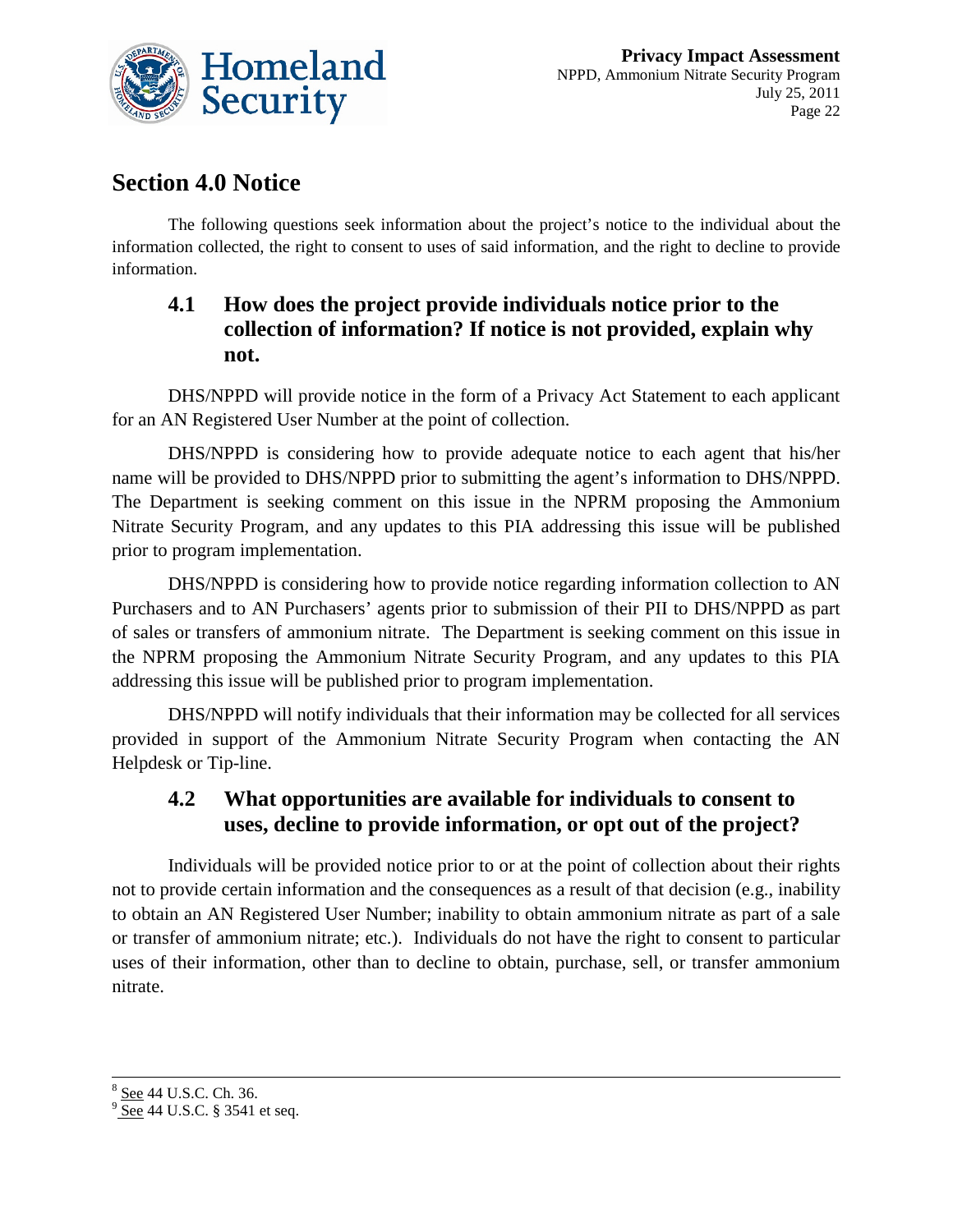

# **4.3 Privacy Impact Analysis: Related to Notice**

**Privacy Risk:** There is a privacy risk that inadequate notice will be provided.

Mitigation: In addition to receiving a Privacy Act Statement at the point of collection, prior to submitting his/her application for an AN Registered User Number, each applicant will be required to affirm his/her understanding that: 1) his/her PII is submitted to DHS/NPPD for the purposes of vetting against the TSDB; 2) he/she is aware of steps for correcting inaccurate PII; and 3) additional PII may be requested by DHS/NPPD, and will be submitted to DHS/NPPD for the completion of the vetting process if requested.

A Privacy Act Notice will also be provided (via a recording) when an individual contacts the Helpdesk or tipline for any Ammonium Nitrate Security Program related services.

DHS/NPPD is also seeking comments through the NPRM proposing the Ammonium Nitrate Security Program on how to provide Notice to AN Purchasers and their agents when they are required to provide PII to purchase or obtain ammonium nitrate. Any privacy risks and mitigation strategies associated with the process to be implemented will be provided in an updated PIA prior to program implementation.

By providing notice when collecting information, DHS/NPPD mitigates the privacy risks associated with notice including, but not limited to, the lack of understanding on the part of individuals regarding the collection and use of their PII, their rights to refuse to participate in the Ammonium Nitrate Security Program, and their ability to correct inaccurate information.

# **Section 5.0 Data Retention by the project**

The following questions are intended to outline how long the project retains the information after the initial collection.

### **5.1 Explain how long and for what reason the information is retained.**

#### **I.** Registration of AN Sellers and AN Purchasers

The length of time DHS/NPPD will retain information on individuals will be dependent on individual TSDB vetting results. Specifically, individuals' information will be retained as described below, based on individuals' placements into three categories:

- a) Information pertaining to an individual who is not a potential match to a TSDB record will be retained for one year after the individual's AN Registered User Number is denied, revoked, or no longer valid;
- b) Information pertaining to an individual who may originally have appeared to be a match to a TSDB record, but who was subsequently determined not to be a match, will be retained for seven years after completion of TSDB matching, or one year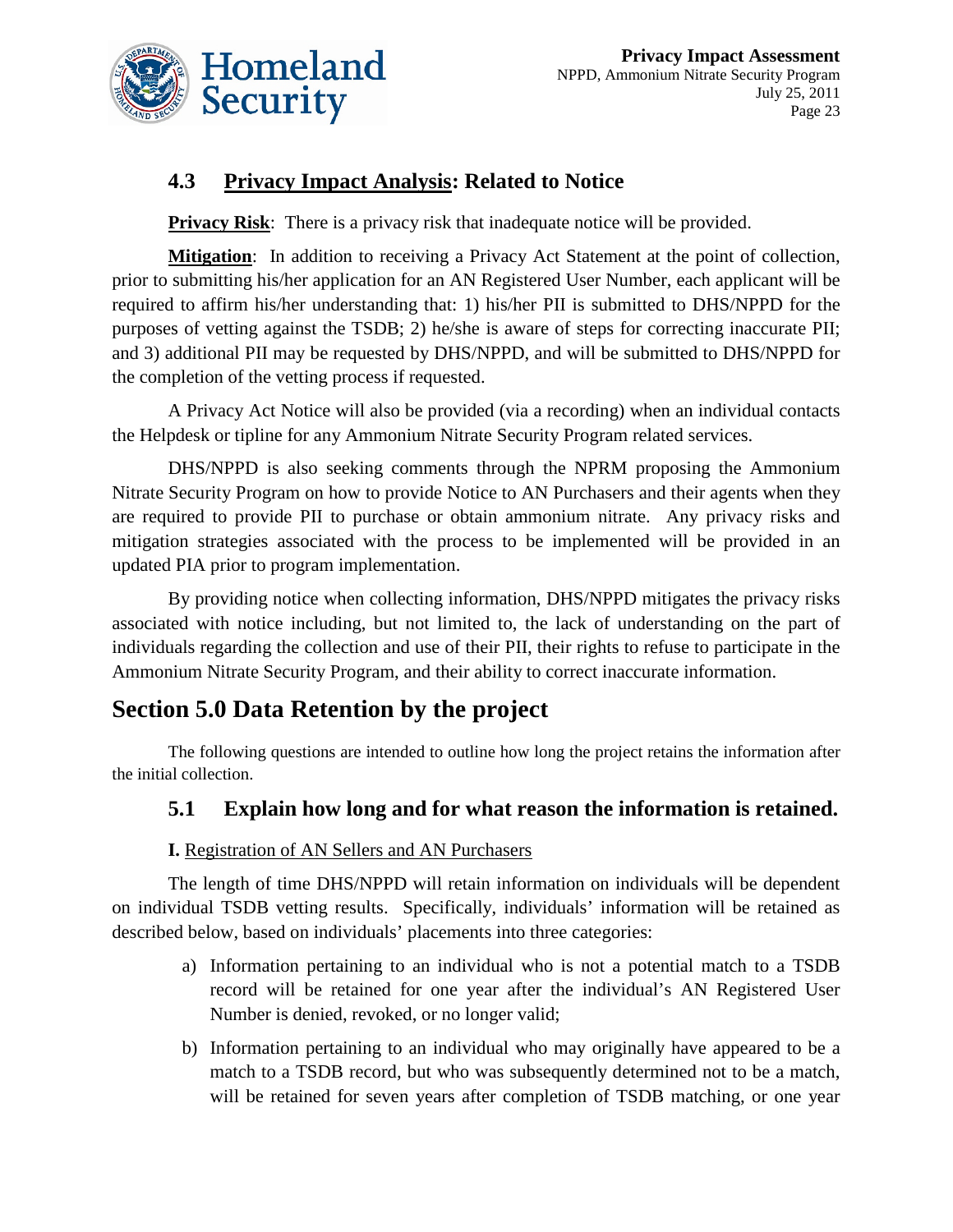

after the individual's AN Registered User Number is denied, revoked, or no longer valid, whichever is later; and

c) Information pertaining to an individual who is determined to be a positive match to a TSDB record will be retained for 99 years after completion of matching activity, or 7 years after DHS/NPPD learns that the individual is deceased, whichever is earlier.

TTAC will maintain records within its possession in accordance with the [DHS/TSA-002](http://edocket.access.gpo.gov/2010/2010-11919.htm)  [Transportation Security Threat Assessment System](http://edocket.access.gpo.gov/2010/2010-11919.htm) System of Records, 75 FR 28046 (May 19, 2010) (notice to amend SORN). CBP will maintain records in its possession in accordance with the [DHS/CBP-002 Global Enrollment System](http://edocket.access.gpo.gov/2006/E6-5968.htm) System of Records, 71 FR 20708 (April 21, 2006).

#### **II.** Point of Sale Verification Requirements

DHS will maintain as part of this program a list of every time DHS/NPPD conducts a verification, who participated in the verification, and the information verified. This information will be maintained for whichever is longer: (1) two years past the date the Department no longer regulates the AN Facility at which the verification took place; or (2) the period of time the Department retains information on the individuals involved in the verification (see the description of record retention based on TSDB vetting results, above).

**III.** Recordkeeping and Inspection/Audit Requirements

Information collected by the Department during an inspection or audit will be retained for the duration the Department regulates the AN Facility.

#### **5.2 Privacy Impact Analysis: Related to Retention**

**Privacy Risk:** There is a privacy risk that records containing PII collected under this program pertaining to an individual who may originally have appeared to be a match to a TSDB record, but who was subsequently determined not to be a match, will be retained in the system longer than needed.

**Mitigation**: PII will be retained for only the minimum amount of time necessary and in accordance with the retention schedule listed above. Audits and ongoing vigilance will be applied to verify adherence to applicable records retention schedules.

# **Section 6.0 Information Sharing**

The following questions are intended to describe the scope of the project information sharing external to the Department. External sharing encompasses sharing with other federal, state, and local government entities, and with private sector entities.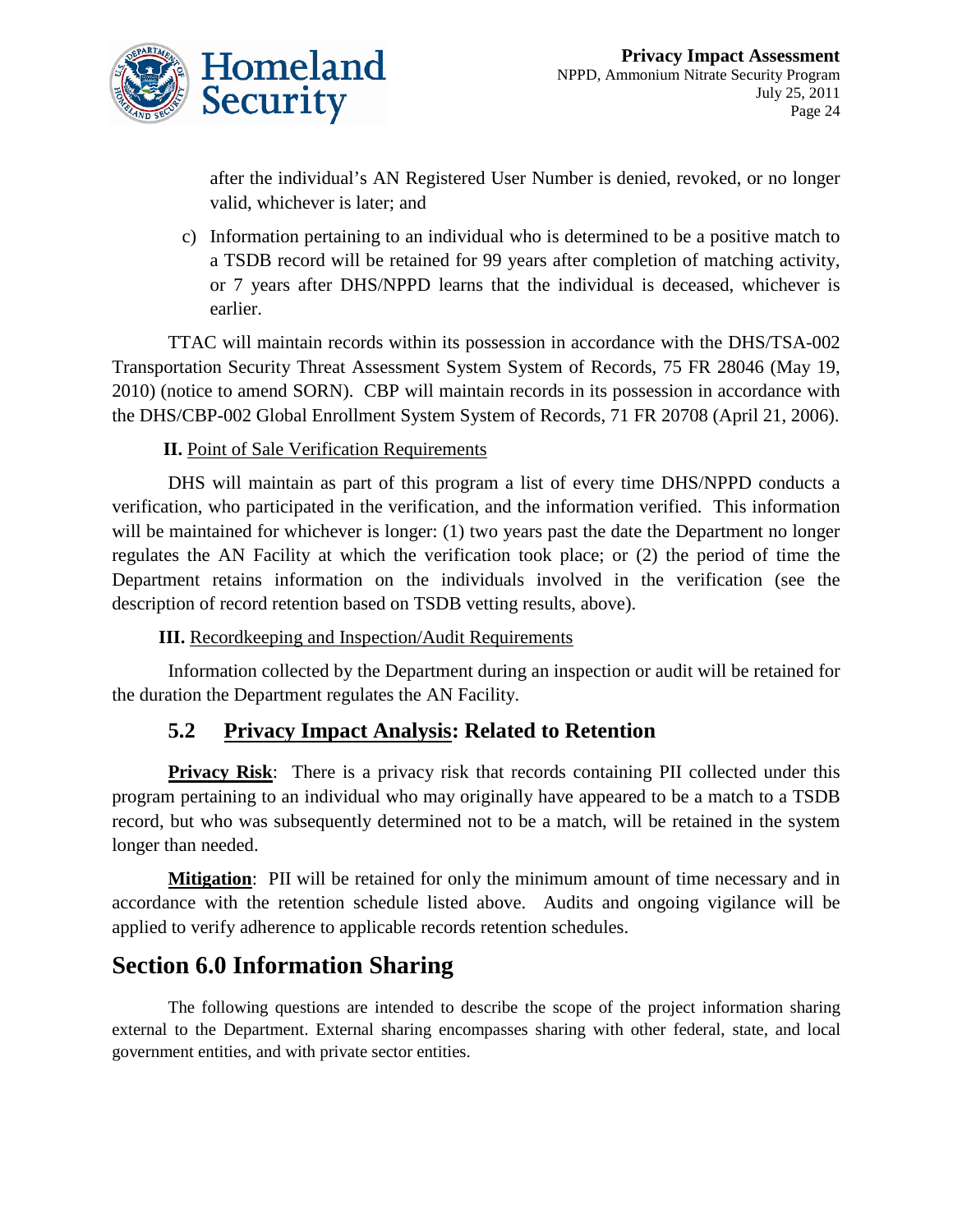

# **6.1 Is information shared outside of DHS as part of the normal agency operations? If so, identify the organization(s) and how the information is accessed and how it is to be used.**

Information collected by DHS/NPPD through the registration process and the verification process will be shared externally in accordance with the routine uses listed in the SORN(s) to be published for the Ammonium Nitrate Security Program.

DHS may externally share information, TSDB matching analyses, and vetting results in order to ensure appropriate federal law enforcement agency responses, and other appropriate government responses. DHS will also share information with the TSC, which maintains the federal government's TSDB.<sup>[10](#page-25-0)</sup>

DHS may also share information about AN Purchasers (and their agents) with AN Facility personnel who have been issued AN Registered User Numbers. This external sharing will enable AN Facility personnel to conduct required registration and identity verifications prior to the sale or transfer of ammonium nitrate.

DHS may also share information about AN Sellers with other AN Sellers (e.g., Designated AN Facility POCs) to allow each AN Facility to manage which AN Sellers are associated with it.

#### **6.2 Describe how the external sharing noted in 6.1 is compatible with the SORN noted in 1.2.**

The Ammonium Nitrate Security Program Records SORN(s) will be written explicitly to accommodate the Ammonium Nitrate Security Program. External sharing of information will be compatible with this SORN(s).

### **6.3 Does the project place limitations on re-dissemination?**

NPPD will share information pursuant to the Privacy Act and the routine uses in the SORN(s) for the Ammonium Nitrate Security Program. When information is shared, the receiving agency will be notified of the fact that records received are covered by the Privacy Act.

#### **6.4 Describe how the project maintains a record of any disclosures outside of the Department.**

The Ammonium Nitrate Security Program will follow standard operating procedures when sharing information outside the Department related to vetting applicant information against

<span id="page-25-0"></span> $10$  The TSC will share information in accordance with the routine uses set forth in the Terrorist Screening Records System SORN. See 72 FR 47073 (Aug. 22, 2007) (notice to amend SORN).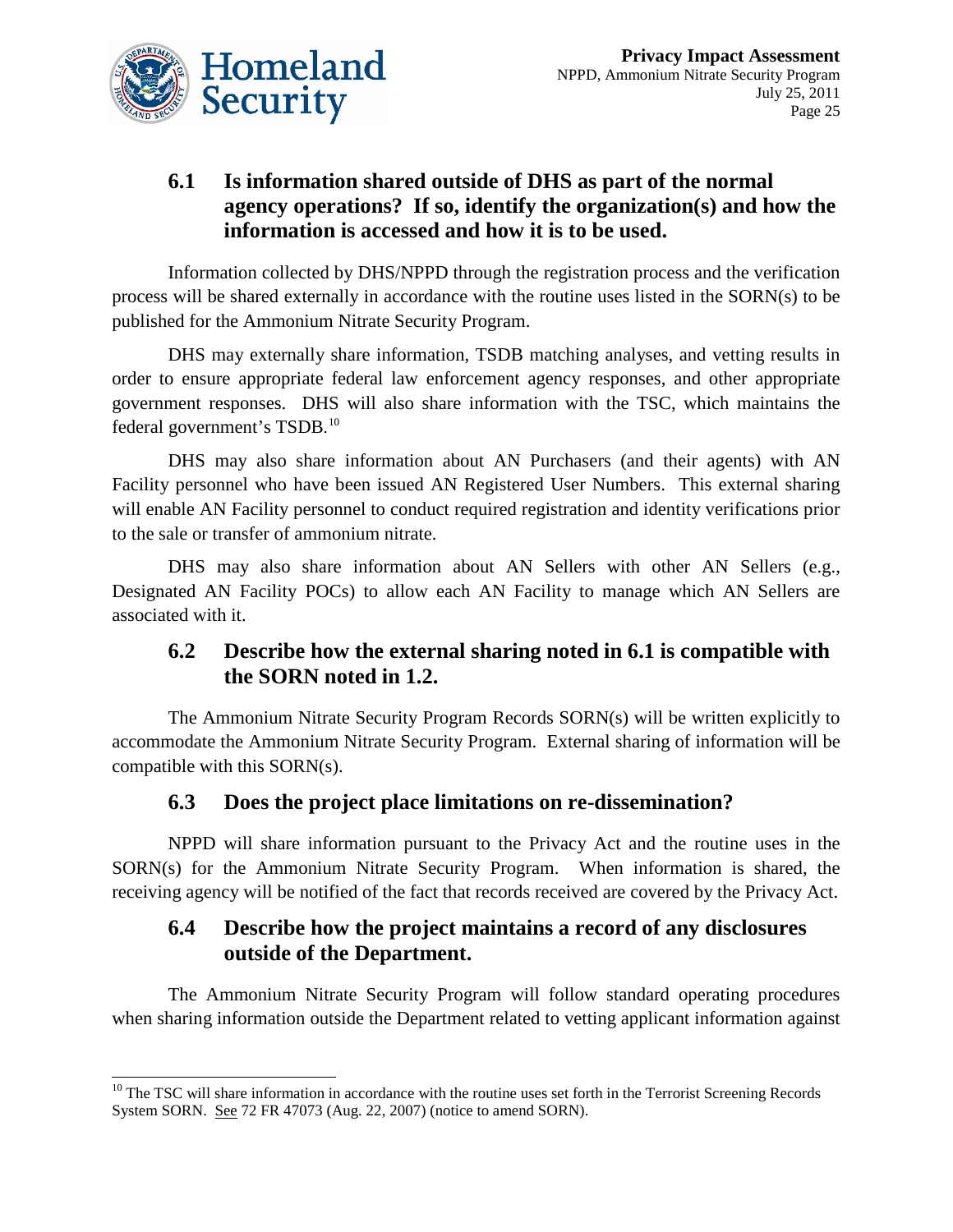

the TSDB. The standard operating procedures require retaining appropriate accounting of what records are disclosed, and to whom they are disclosed.

The Ammonium Nitrate Security Program SORN(s) will be written explicitly to accommodate the Ammonium Nitrate Security Program. External sharing and accounting of disclosures of information will be compatible with this SORN(s).

#### **6.5 Privacy Impact Analysis: Related to Information Sharing**

**Privacy Risk**: Privacy risks identified include the risk of unauthorized access to the information collected, the risk of unauthorized use/disclosure of the information collected, and the risk of loss of information.

Mitigation: To mitigate the potential privacy risk of unauthorized access to the information collected, the risk of unauthorized use/disclosure of the information collected, and the risk of loss of information, each external organization that transmits information to or from DHS/NPPD must have a documented interagency security agreement on file with DHS/NPPD, approved by signatories representing both parties, that outlines security and privacy controls in place to protect the confidentiality, integrity, and availability of information being shared or processed. External organizations with which DHS shares information must agree to maintain physical, electronic, and procedural safeguards to protect the shared information. Federal agencies receiving Ammonium Nitrate Security Program-related information are also required to handle it in accordance with federal data protection requirements including the Privacy Act, the E-Government Act, and FISMA, as appropriate.

# **Section 7.0 Redress**

The following questions seek information about processes in place for individuals to seek redress which may include access to records about themselves, ensuring the accuracy of the information collected about them, and/or filing complaints.

#### **7.1 What are the procedures that allow individuals to access their information?**

Applicants who apply for AN Registered User Numbers will be able to access their information they have previously submitted to DHS/NPPD via a web-based portal.

An individual seeking to appeal a denial or revocation of an AN Registered User Number may gain access to his/her information by filing a written Request for Materials with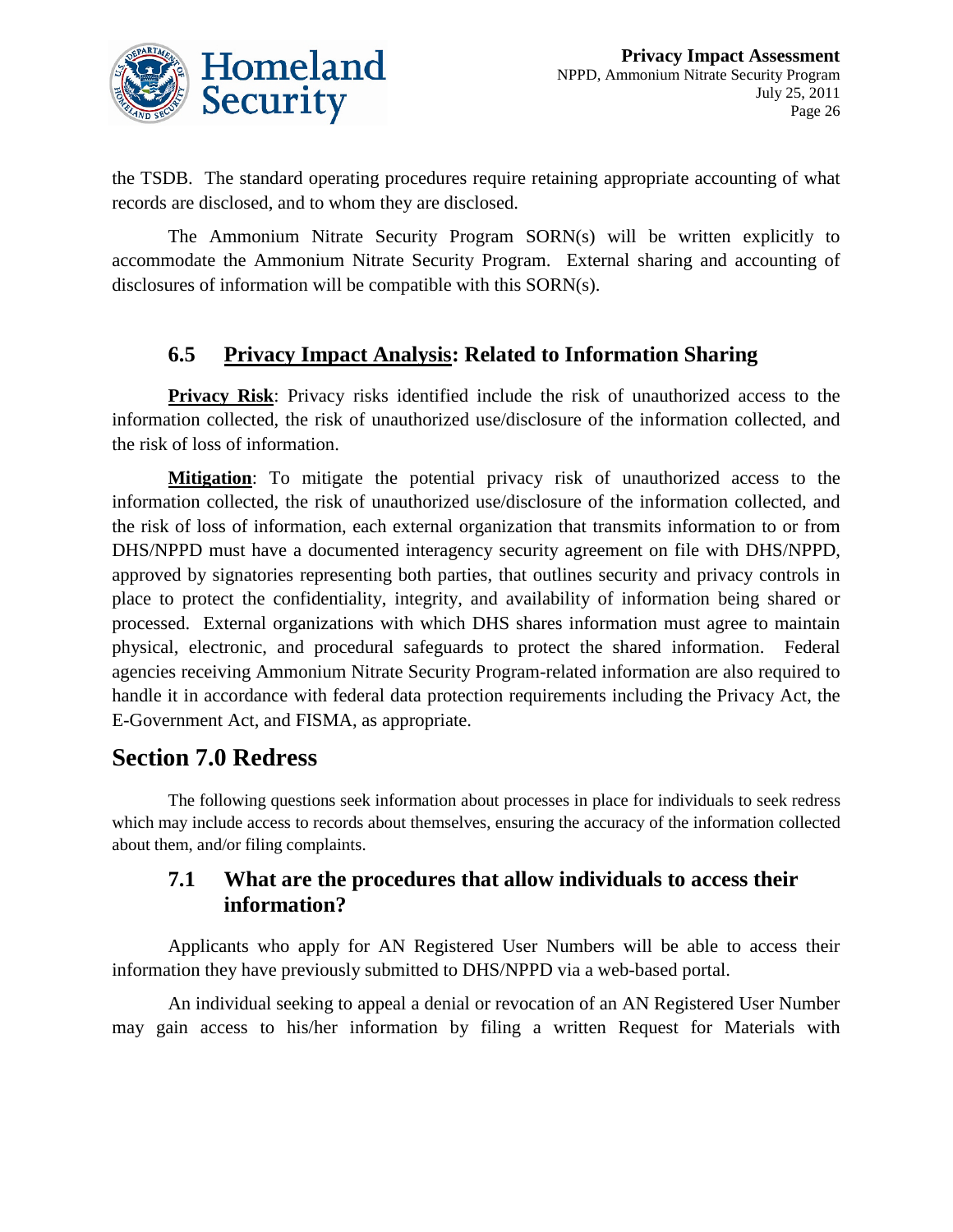

DHS/NPPD, requesting copies of the materials on which denial or revocation was based.<sup>[11](#page-27-0)</sup> Such materials will include the individual's information.

Each applicant may also request a copy of his/her PII from DHS/NPPD by submitting a Freedom of Information Act/Privacy Act (FOIA/PA) request to the DHS/NPPD FOIA Officer at 245 Murray Lane SW, Washington, D.C. 20528-0380. Applicants may obtain directions on how to submit a FOIA/PA request at [http://www.dhs.gov/xfoia/editorial\\_0316.shtm.](http://www.dhs.gov/xfoia/editorial_0316.shtm)

#### **7.2 What procedures are in place to allow the subject individual to correct inaccurate or erroneous information?**

Applicants for AN Registered User Numbers, and individuals who have been issued AN Registered User Numbers, will be able to update and/or correct inaccurate or erroneous information they have submitted to DHS/NPPD by accessing a web-based portal.

Applicants and individuals who have been issued AN Registered User Numbers may also write to the DHS/NPPD FOIA Officer at 245 Murray Lane SW, Washington, D.C. 20528-0380, to have inaccurate or erroneous PII corrected.

### **7.3 How does the project notify individuals about the procedures for correcting their information?**

Each applicant for an AN Registered User Number is notified of the procedures to correct his/her information as a part of the electronic notification he/she receives regarding the approval or denial of his/her AN Registered User Number.

Redress will be provided as described above in sections 7.1-7.2. Notice of redress procedures will be provided in the published SORN(s) and through the appropriate Privacy Act Statement (see section 4.0).

### **7.4 Privacy Impact Analysis: Related to Redress**

**Privacy Risk:** Individuals may be unaware of or not understand their redress options.

**Mitigation**: These risks are mitigated because the Ammonium Nitrate Security Program will provide individuals with clear notice of their ability to access and correct their information, as well as to seek redress. Redress will be provided as described above in sections 7.1-7.2. Notice of redress procedures will be provided in the published SORN(s) and through the appropriate Privacy Act Statement (see section 4.0).

<span id="page-27-0"></span><sup>&</sup>lt;sup>11</sup> See the Ammonium Nitrate Security Program Notice of Proposed Rulemaking for further discussion regarding denials, revocations, and Requests for Materials.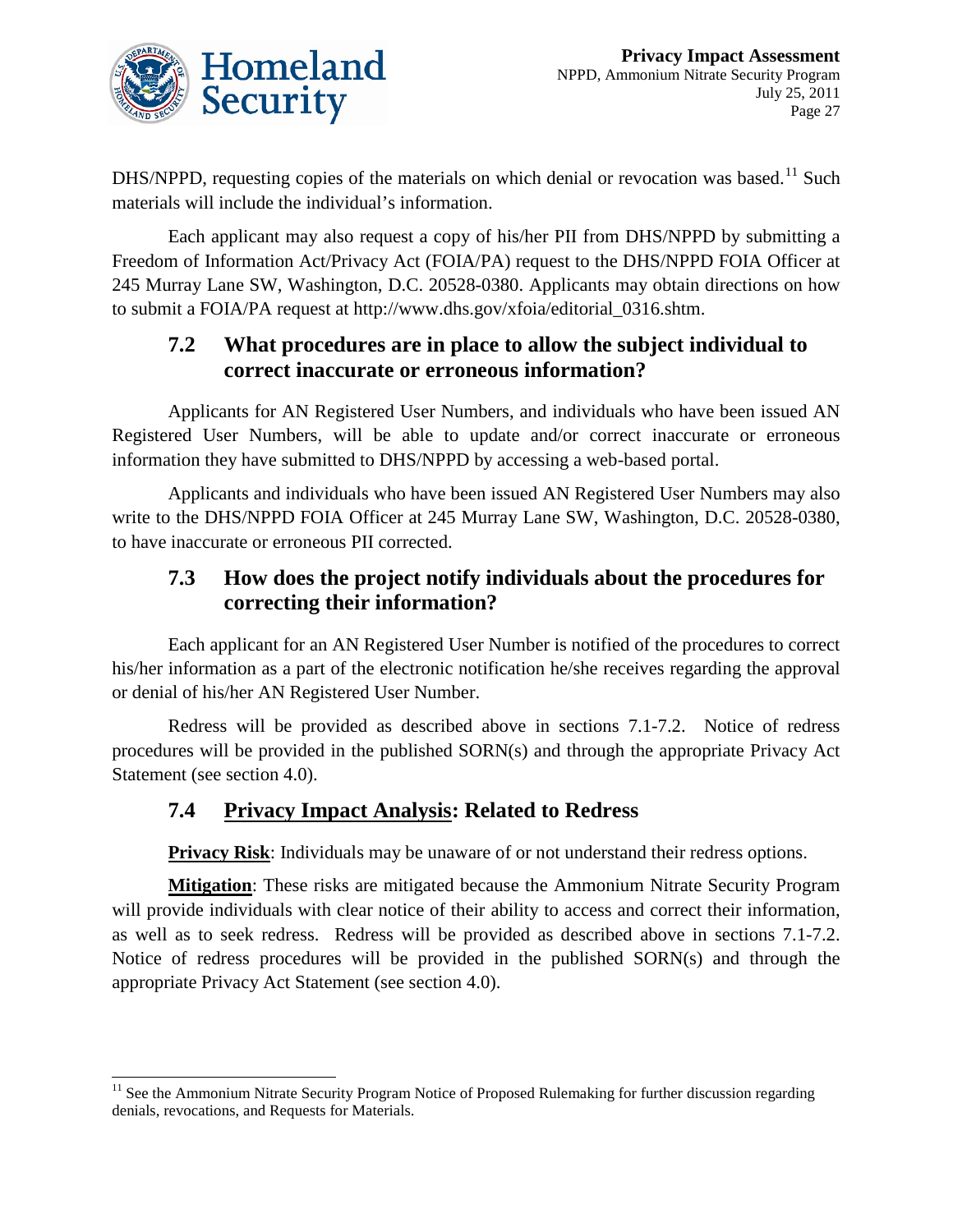

# **Section 8.0 Auditing and Accountability**

The following questions are intended to describe technical and policy based safeguards and security measures.

#### **8.1 How does the project ensure that the information is used in accordance with stated practices in this PIA?**

DHS policy requires that systems implement auditing at the user level and regularly analyze audit logs to determine misuse or abuse. The likelihood of unauthorized access is mitigated through technical controls including firewalls, intrusion detection, encryption, access control lists, system hardening techniques, and other security measures. All implemented controls meet federal and DHS requirements governing information assurance.

### **8.2 Describe what privacy training is provided to users either generally or specifically relevant to the project.**

All DHS personnel and contractor personnel with access to the IT system will undergo DHS privacy training, which includes a discussion of the DHS Fair Information Practice Principles (FIPPs) and instructions on handling PII in accordance with FIPPs and DHS privacy policy. Additionally, all DHS and contractor personnel must complete annual privacy refresher training to retain system access. In addition, security training is provided to DHS personnel on an annual basis, which helps to maintain the level of awareness for protecting PII. DHS reports on employees, including contractors, who receive IT security and privacy training as required by FISMA.

### **8.3 What procedures are in place to determine which users may access the information and how does the project determine who has access?**

DHS has well-established and comprehensive processes to enhance information security and minimize possibilities for unauthorized access. DHS personnel adhere to internal information security policies. In addition, robust auditing measures and technical safeguards will monitor for unauthorized access or attempted access. To reduce the risk of a data breach, proactive monitoring of logs will identify potential incidents as early as possible, and audit trails will be maintained to facilitate investigation of incidents in accordance with DHS Privacy Incident Handling Guidance. Regularly scheduled risk assessments will be performed on the security controls for security vulnerabilities, including technical, managerial, and physical security access.

Established security controls will be in place to limit access based on user roles and responsibility, need to know, least privilege, and separation of duties. Rules governing a user's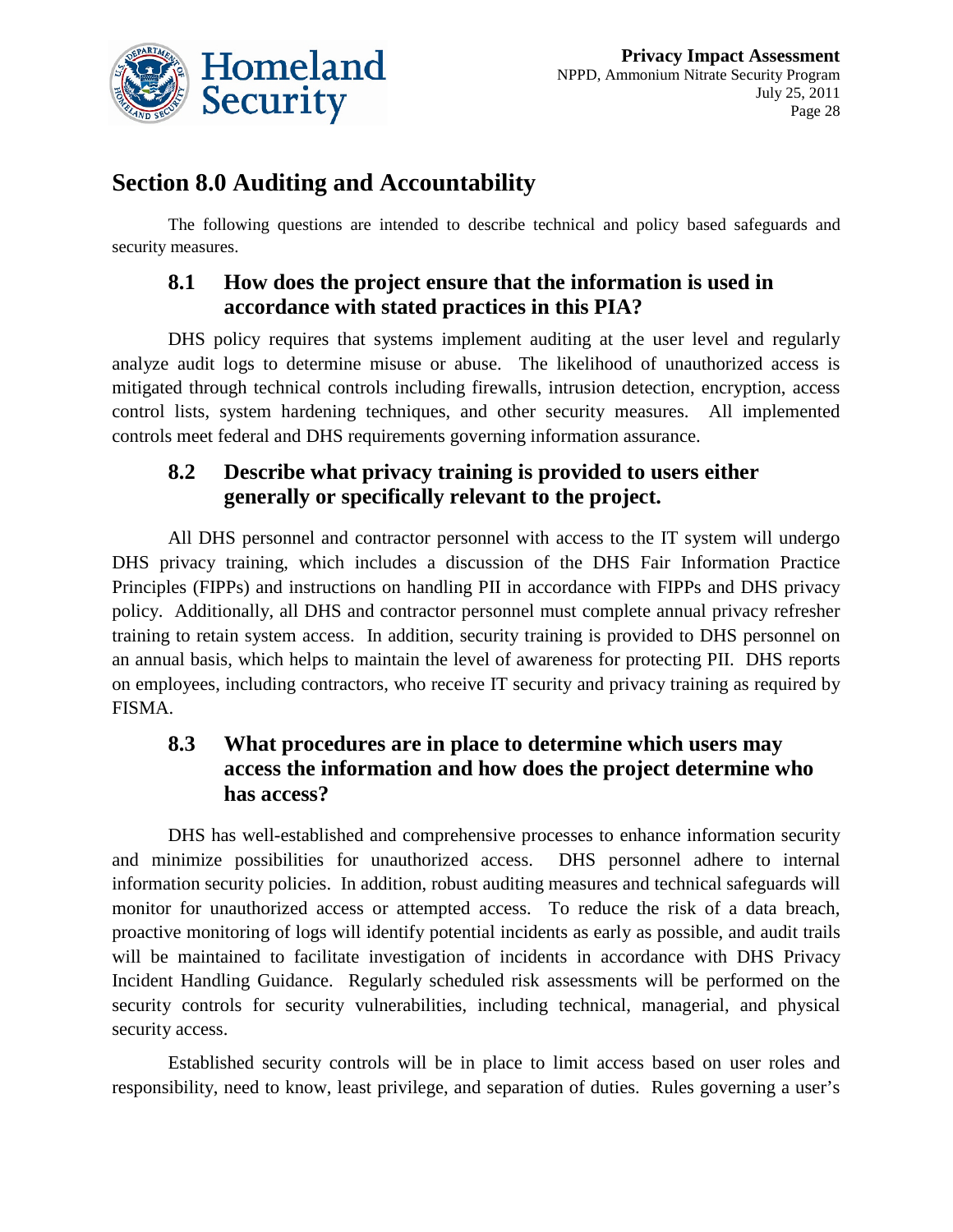

access to the system will be applied by the system automatically, based on the user's assigned role. Categories of users will be approved by a DHS Information Systems Security Officer (ISSO) and any changes in roles will need approval prior to access.